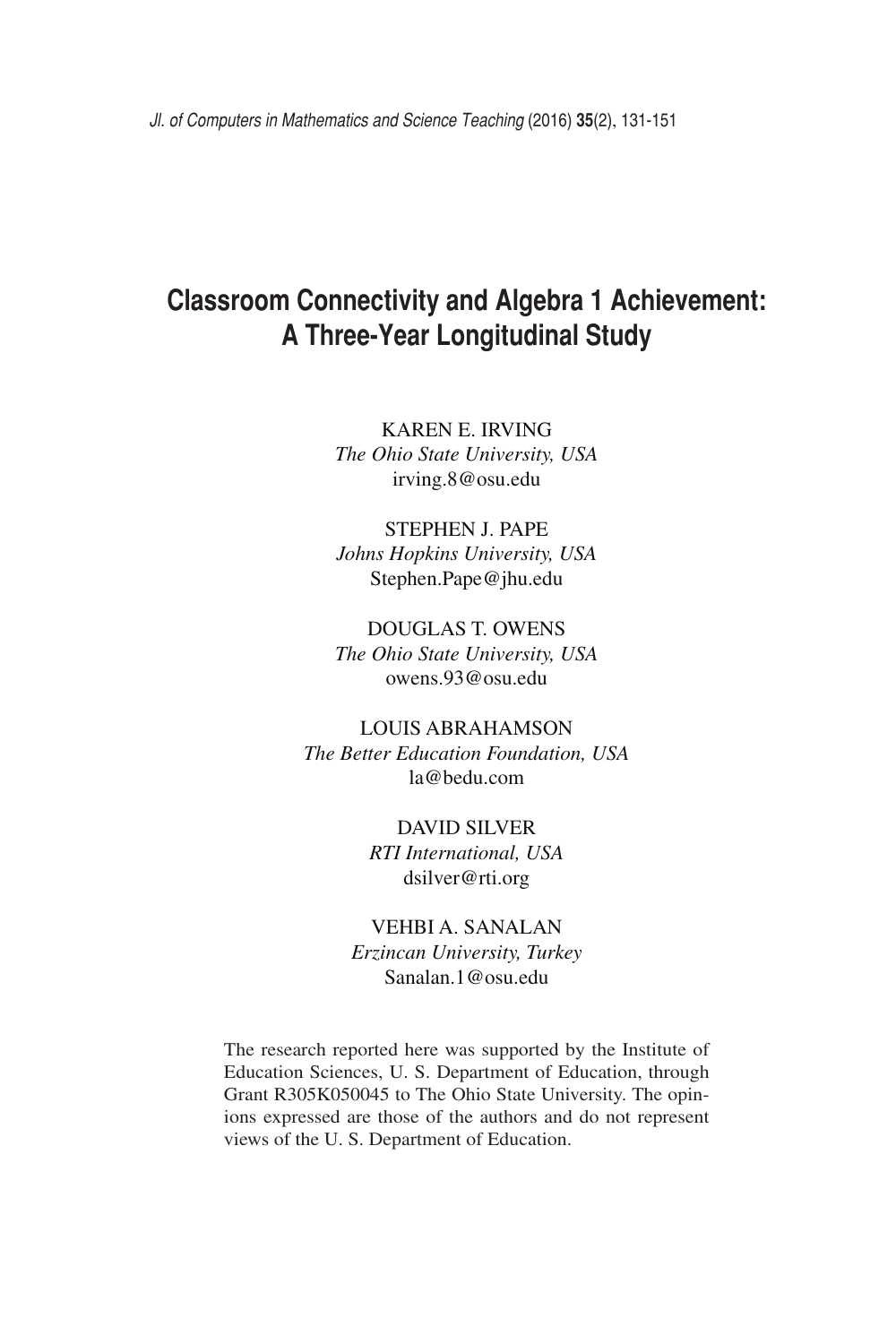Findings from three years of a longitudinal randomized control trial involving a national U. S. sample of Algebra 1 teachers and students are reported. The study examines the effects of a connected classroom technology (CCT) professional development and classroom intervention on student achievement when compared to classroom instruction with graphing calculators only. The theoretical framework suggests that active learning environments facilitated by CCT are likely to broaden the representational infrastructure of the classroom and to provide timely, targeted, and accurate feedback loops to improve formative assessment opportunities and ultimately student achievement in Algebra 1. In the first three years of this study, significant effect sizes on student achievement ranged from 0.19 to 0.37. These medium-sized effects are relatively rare for large-scale randomized experiments in education.

Algebra I learning poses a key hurdle for students' mathematical development (National Mathematics Advisory Panel [NMAP], 2008; RAND Mathematics Study Panel & Ball, 2003). Algebra completion by the ninth grade is a "leading indicator" for future mathematics achievement, completion of a bachelor's degree, and higher life-long wage earning (Munsen, 2010; Snipes & Finkelstein, 2015). The role of student success in algebra has been highlighted as an important factor in increasing college access for low-income students (USEOP, 2014). Various relationships point toward potential explanations for students' hurdles with algebra including difficulties with algebraic notation (MacGregor & Stacey, 1997) and students' representational fluency (Gunpinar & Pape, 2016; Sert, 2014).

Recent reform movements in mathematics education such as the Common Core State Standards-Mathematics (CCSS-M; National Governors Association Center for Best Practices, Council of Chief State School Officers [NGACBP-CCSSO], 2010) have emphasized the importance of communication, which represents the one unifying theme that crosses all disciplines. Defined as a process by which meaning is conveyed in order to promote shared understanding, communication plays a central role in teaching and learning. The CCSS-M Standards for Mathematical Practices emphasize the critical role of classroom communication. For instance, they state that mathematically proficient students …

> justify their conclusions, communicate them to others, and respond to the arguments of others. They reason inductively about data, making plausible arguments that take into account the context from which the data arose. Mathematically proficient students are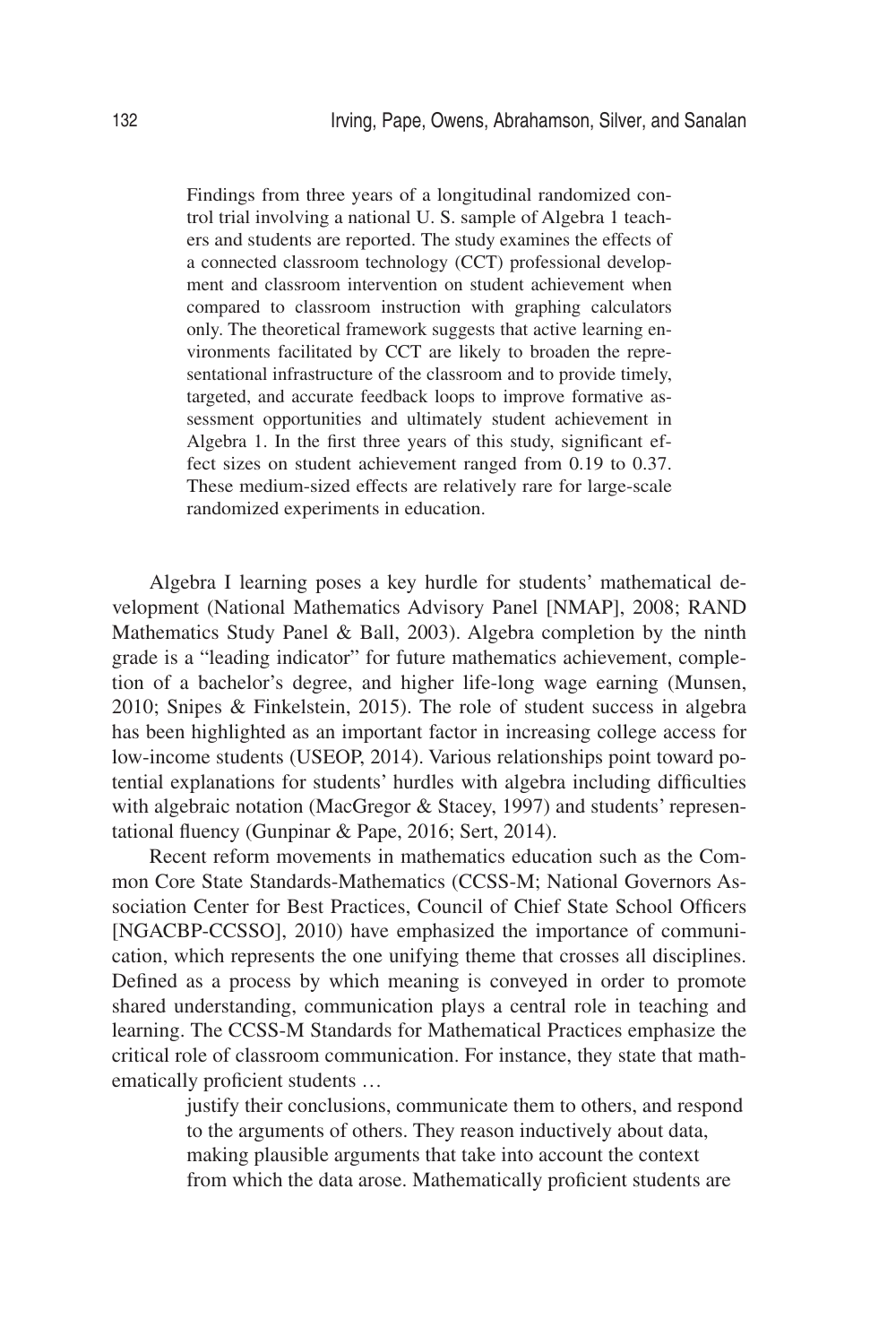also able to compare the effectiveness of two plausible arguments, distinguish correct logic or reasoning from that which is flawed, and—if there is a flaw in an argument—explain what it is. (NGACBP-CSSO, 2010, para. 4)

Improved classroom communication has been facilitated in recent years by the emergence of classroom connectivity technology (CCT), which refers to classroom wireless communication systems that connect student handhelds and teacher computers (Roschelle, Penuel, & Abrahamson, 2004). In this study, we describe findings from a three-year randomized control trial, *Classroom Connectivity in Promoting Mathematics and Science Achievement* (CCMS) (IESR305K050045) project, of the impact of CCT in Algebra I teaching and learning.

## **Communication, CCT, and Formative Assessment**

Although most U.S. states employ accountability measures to track student achievement, these infrequent summative tests often fail to provide useful information for classroom teachers (Council of Chief State School Officers, 2000). Unlike summative assessment, formative assessment occurs daily as teaching and learning unfold. Popham (2008) defines formative assessment as "a planned process in which assessment-elicited evidence of students' status is used by teachers to adjust their ongoing instructional [practices] or by students to adjust their current learning tactics" (p. 6). In a meta-analysis, Black and Wiliam (1998) identified effect sizes from 0.4 to 0.7 in their analysis of 43 research studies that involved evidence of student learning and formative assessment practices.

From the perspective of the student, formative feedback is "information communicated to the learner that is intended to modify his or her thinking or behavior for the purpose of improving learning" (Shute, 2008, p.154). By defining formative feedback in terms of improved student learning, feedback that does not contribute to improving learning is excluded from Shute's definition. Her comprehensive review of the formative feedback research identified student achievement gains ranging from 0.40 *SD* (Guzzo, Jette, & Katzell, 1985) to 0.80 *SD* (Azevedo & Bernard, 1995; Kluger & DeNisi, 1996) in controlled experiments.

Formative assessment by classroom teachers, however, is one of the weakest aspects of teacher practice (Assessment Reform Group, 1999; Daws & Singh, 1999). Effective feedback depends on three variables: (a) motive (student need); (b) opportunity (timeliness); and (c) means (student willingness to use the feedback) (Shute, 2008). The multiple demands on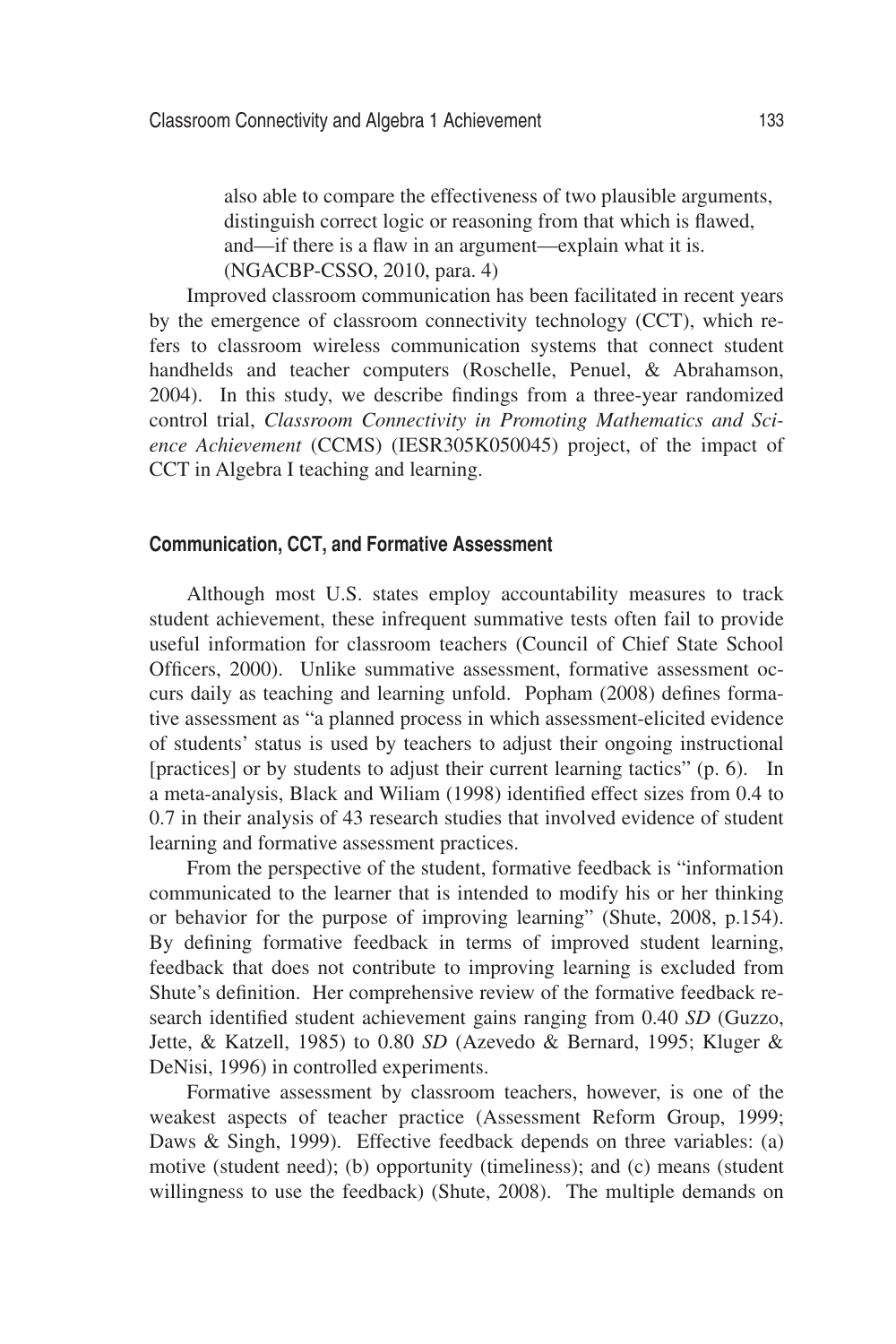a teacher's time and attention during a typical lesson challenge teachers to gather accurate and timely data about student learning in order to make onthe-spot, data-driven decisions about classroom instruction.

Improving classroom communication by enhancing the speed and accuracy of information flow between students and teachers suggests the possibility of raising the quality of formative feedback (Shute, 2008). Developing shared understandings in the classroom depends on teacher skill to make concepts explicit (Bell & Cowie, 2001). When students and teachers differ in their understandings, teacher decision making is constrained by incomplete knowledge that potentially impedes teaching and learning progress. The ability of teachers to adapt instruction based on evidence of student understanding and learning needs embodies the heart of formative assessment practice (Wiliam & Thompson, 2008). Since CCT facilitates formative assessment and prior research has demonstrated that formative assessment practice has been linked to improved student achievement, the current study explores the impact of CCT in Algebra 1 classrooms on student achievement.

#### **CCT as a Mediating Tool in Classroom Interactions**

 Stroup, Ares, & Hurford (2005) argue that CCT serves to fundamentally change student interactions with mathematics. Hegedus and Moreno-Armella (2009) suggest the term *representational expressivity,* to describe the transformation of traditional communication forms through the use of software that broadens the representational infrastructure of the classroom. CCT technology such as that used in this study provides multiple representations of mathematical objects as well as accurate and timely collection and aggregation of data/expressions contributed by students to the discourse space. Students engage in the public domain with mathematical ideas and collective critique, which supports a stronger sense of agency and identity as a mathematical thinker through student-initiated actions (Hegedus & Moreno-Armella, 2009; Hegedus & Penuel, 2008; Pape et al., 2013; Stroup et al., 2005).

CCT transfers responsibility for mathematical thinking to the students by facilitating public display of mathematical tasks that invites student participation and discourse and providing a forum for examination of one's ideas in comparison to others, timely and accurate formative feedback to teachers and students for classroom decision making, and the opportunity to learn by including most students in the classroom work through both technology and verbal communication pathways (Pape et al., 2013). In addi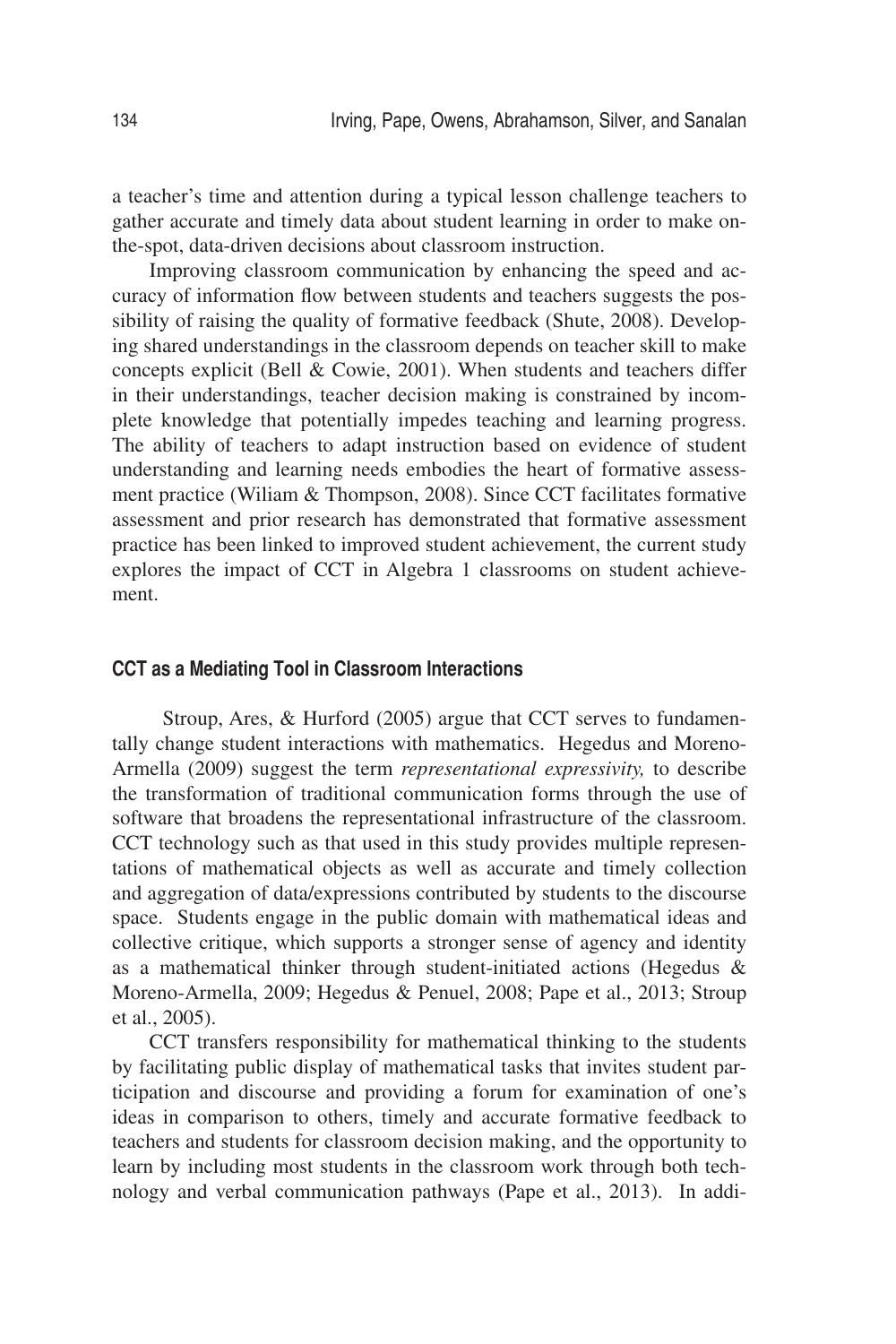tion, White (2006) suggested that the ability for students to participate anonymously through the use of CCT effectively "broadens the 'bandwidth' of classroom collaboration" (p. 359) by masking student social status thus reducing potential impediments to classroom participation by some students. Students perceive that CCT facilitates an open and comfortable learning environment, enables the teacher and students to better assess student understanding and make use of feedback as will be discussed in the next section, and understand mathematics concepts more deeply (Herman, Meagher, Abrahamson & Owens, 2013; Owens, Demana, Abrahamson, Meagher, & Herman, 2004).

## **Connected Classroom Technology**

The CCT utilized in this study, the Texas Instruments Navigator™, is a second-generation audience response system (ARS) technology. A discussion of the development of ARS technology may be found in Abrahamson and Brady (2014). The version of CCT employed in this study connects the teacher's computer with individual student's handheld graphing calculators such that four handhelds are wired to a transmission hub that communicates with the teacher's computer through a wireless access point (see Figure 1).



**Figure 1.** The Connected Classroom.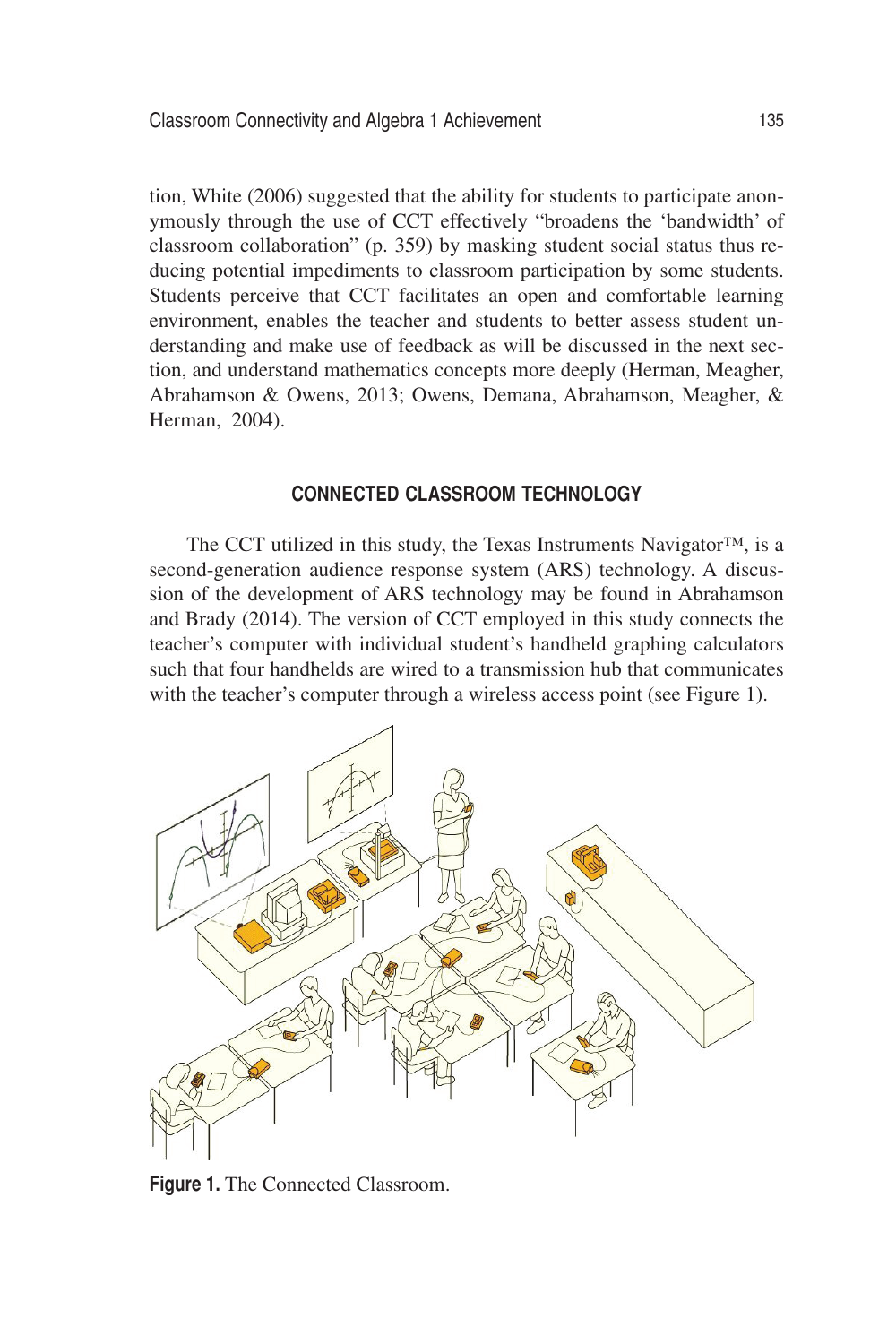Simpler ARSs predominantly support the use of multiple-choice questions and are sometimes referred to as clicker systems. The more sophisticated CCT employed in this study, however, consists of four components: *Quick Poll, Learning Check, Screen Capture,* and *Activity Center. Quick Poll* and *Learning Check* allow teachers to send either individual or groups of questions to each handheld device for student response. The resulting data may be displayed publically for whole-class review, which provides formative assessment opportunities. Teachers may choose to reveal student names or provide anonymous displays. *Screen Capture* presents teachers with a 'snapshot' of individual student calculator screens for review and potential class display and/or discussion. Each of these components provides the teacher with data necessary to make instructional decisions and students receive immediate feedback in a supportive way that can encourage them to reflect and discuss their understanding or methods of solution in small groups and/or with the class as a whole (Roschelle, Penuel, & Abrahamson, 2004).

Using the Activity Center, a teacher can involve students in discovery lessons through display and interaction with a coordinate system. Students may submit individual points, equations for lines, or data lists to a shared workplace. Simultaneous display of multiple mathematical representations (equations, graphs, data tables) creates opportunities for rich mathematical discourse and supports the design and implementation of inquiry lessons. The richer discourse and display of students' mathematical thinking is hypothesized to support greater formative assessment opportunities for teachers and students.

During the professional development, participating teachers were introduced to the potential of CCT to improve student achievement through two mechanisms. First, CCT can serve as a mediating tool between mathematical content and classroom culture (Stroup, Ares, & Hurford, 2005). Increasing the interaction of students with mathematical content opens the door to improved opportunities for learning (Gee, 2008). Second, CCT enhances teacher opportunities for formative assessment and increases the potential for teachers to gain deeper understanding of student learning during classroom instruction.

## **The Present Study**

The current study presents findings from the first three years of a longitudinal random control trial and explores whether the first year findings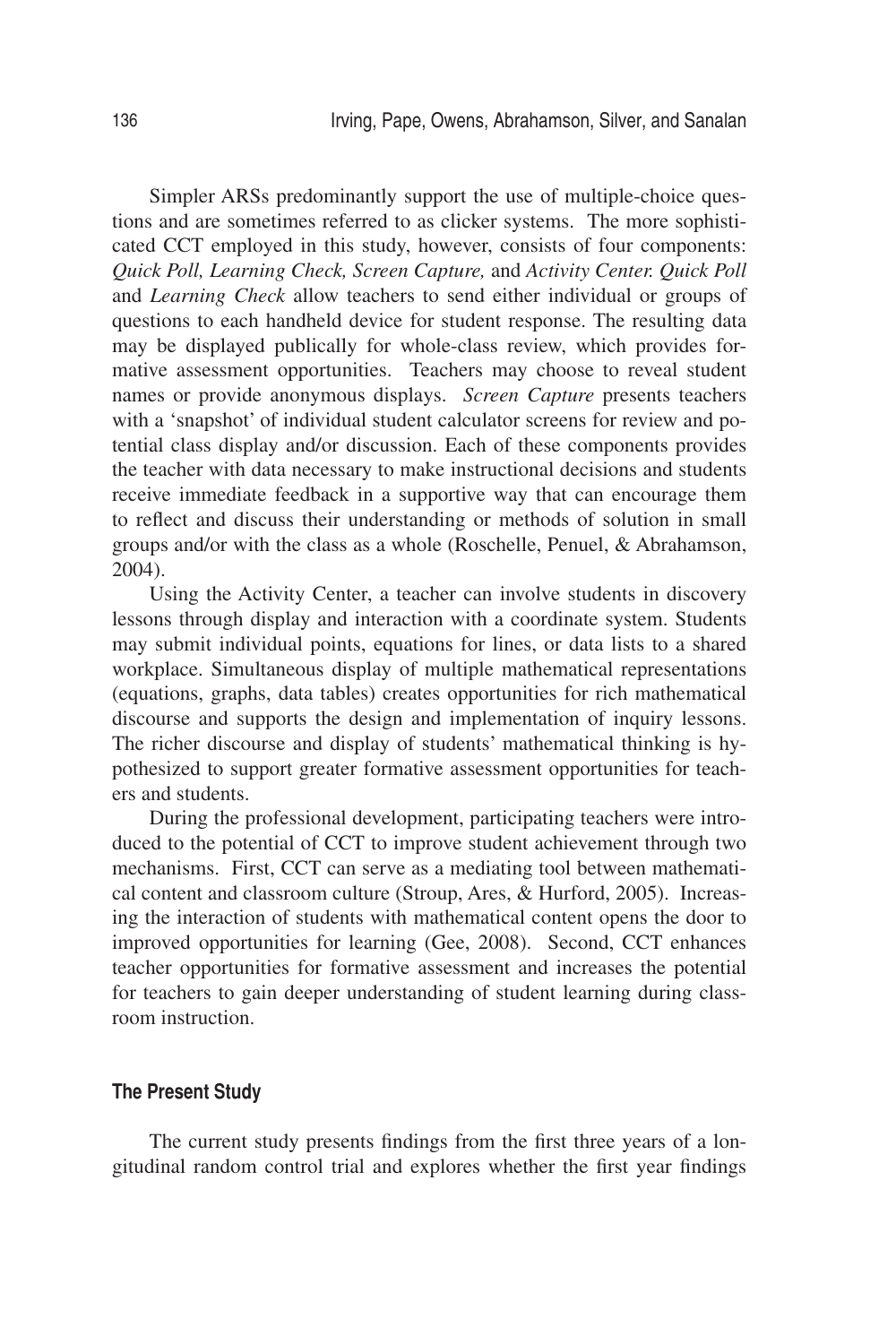(Pape et al., 2013) were replicated in successive years. In the first intervention year, teachers in the treatment groups attended professional development and then used CCT in their classroom teaching while the control group teachers used graphing calculators only. In the summer before the second year of the study, the control group teachers participated in the professional development and implemented the technology within their classrooms during year two of the study. Analysis of the first year data from this study showed an increase in student achievement in Algebra 1 with an effect size of 0.30, a relative rare finding for randomized educational experiments (Pape et al., 2013).

The present study seeks to follow-up on the first year of data by exploring the following research question: What is the impact of CCT on Algebra 1 achievement across three years of implementation? Both cross-sectional and longitudinal analyses were conducted. Cross-sectional models examine achievement within treatment classrooms across three years versus control classrooms; longitudinal models examine one group of teachers comparing their students' control classroom achievement versus achievement in these same teachers' classrooms for the next two years following implementation of the CCT intervention.

#### **Method**

#### **Research Design**

The research design for this study is a randomized cross-over trial where the control group was exposed to the intervention in the second and third years of the study. Cohort 1 treatment group participants were trained to use the CCT during a one-week, residential summer institute and participated in follow-up professional development at an international technology conference in February/March each year they participated in the study (see Pape et al., 2013 for more details regarding the summer professional development). During year 1 of the study, Cohort 2 teachers used graphing calculators with their students and completed tests and surveys. The first year data from Cohort 2 provide the control year data for comparison with treatment groups. Cohort 2 teachers participated in similar professional development activities starting in the summer before their second year of participation in the study. While the participating teachers remained the same throughout the three-year study, they worked with a new set of Algebra I students each academic year.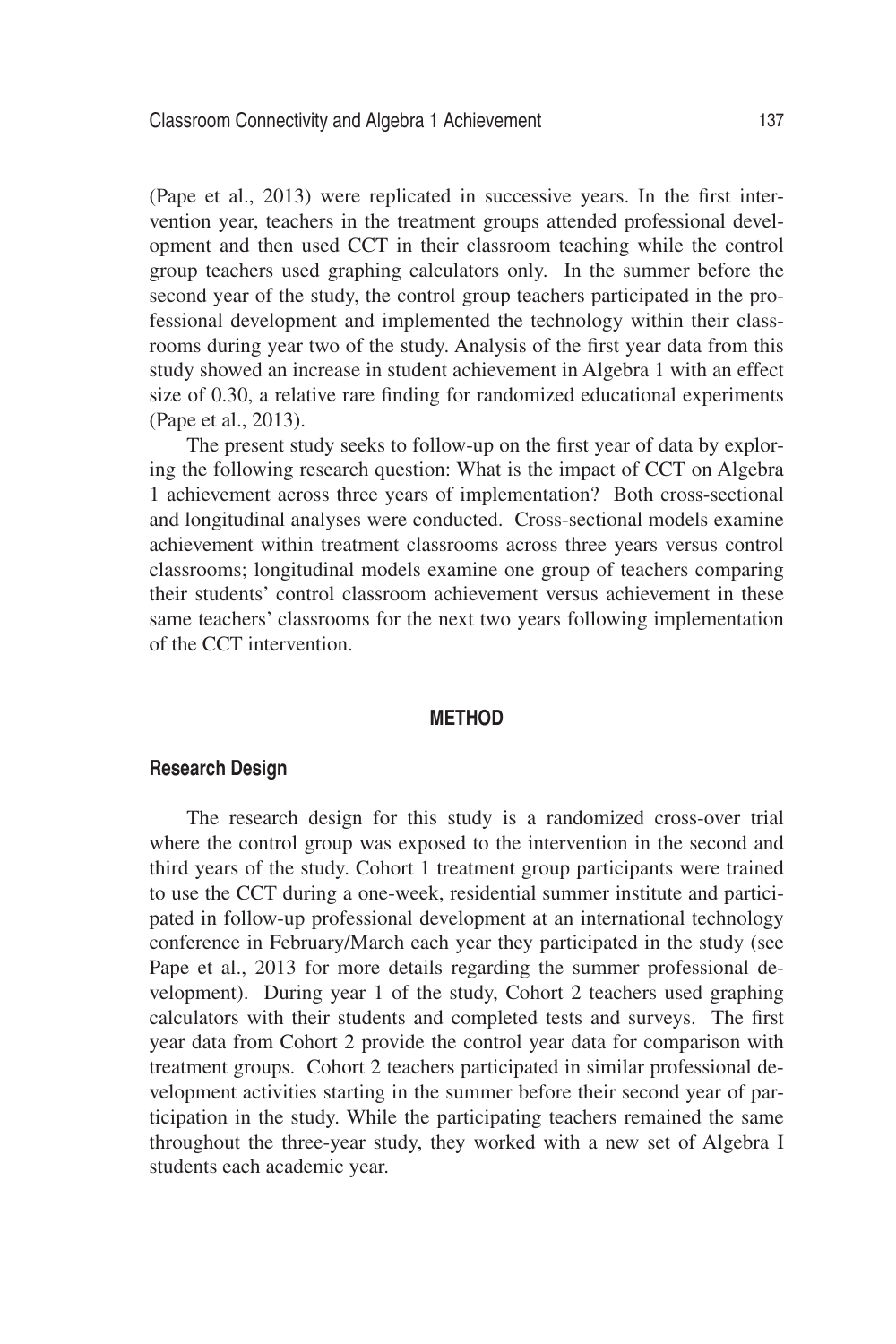The following convention will be used to distinguish between the two groups of teachers who participated in the study. Cohort 1 participated in professional development and implemented the CCT in the first year of the study (Treatment 1.1) and continued to work with the technology for two additional years, which are denoted as Treatment 1.2 and Treatment 1.3. Cohort 2 teachers served as a control group during their first year of participation (Control 2.1). In the second and third years of the study, Cohort 2 teachers implemented CCT in their classrooms, which we denote as Treatment 2.2 and Treatment 2.3, respectively. Data from Cohort 2 during the first academic year of the study (Control 2.1) serves as control data for both cohorts.

#### **Participant Recruitment and Selection**

A list serve of teachers using graphing calculators and personal solicitation by project personnel at professional conferences were used to recruit teachers for participation in this study. Interested teachers completed an application and were screened for prior use of graphing calculators in their teaching practice. Administrators from participating schools were asked for a formal statement of support for the project. Only those applicants who verified proficiency with graphing calculator use and with support from an administrator were selected into the study. A random number generator was used to assign participants to either treatment (Cohort 1) or control group (Cohort 2). Teacher volunteers from the same school building were selected into the same cohort to prevent potential contamination effects. Schools provided participating teachers with compatible laptops, handheld graphing calculators, and release time to attend the winter professional development conferences. The grant supported participating teachers to attend a oneweek residential summer professional development experience the summer before they entered the treatment condition and paid for participants' travel to an international technology conference yearly.

## **Participants**

Algebra 1 teachers from 28 U.S. states and 2 Canadian provinces and their students participated in this study. At the outset of the project, a total of 127 teachers (66 control, 61 treatment; 74.0% female) were randomly assigned to either control or treatment groups. From this initial sample, 19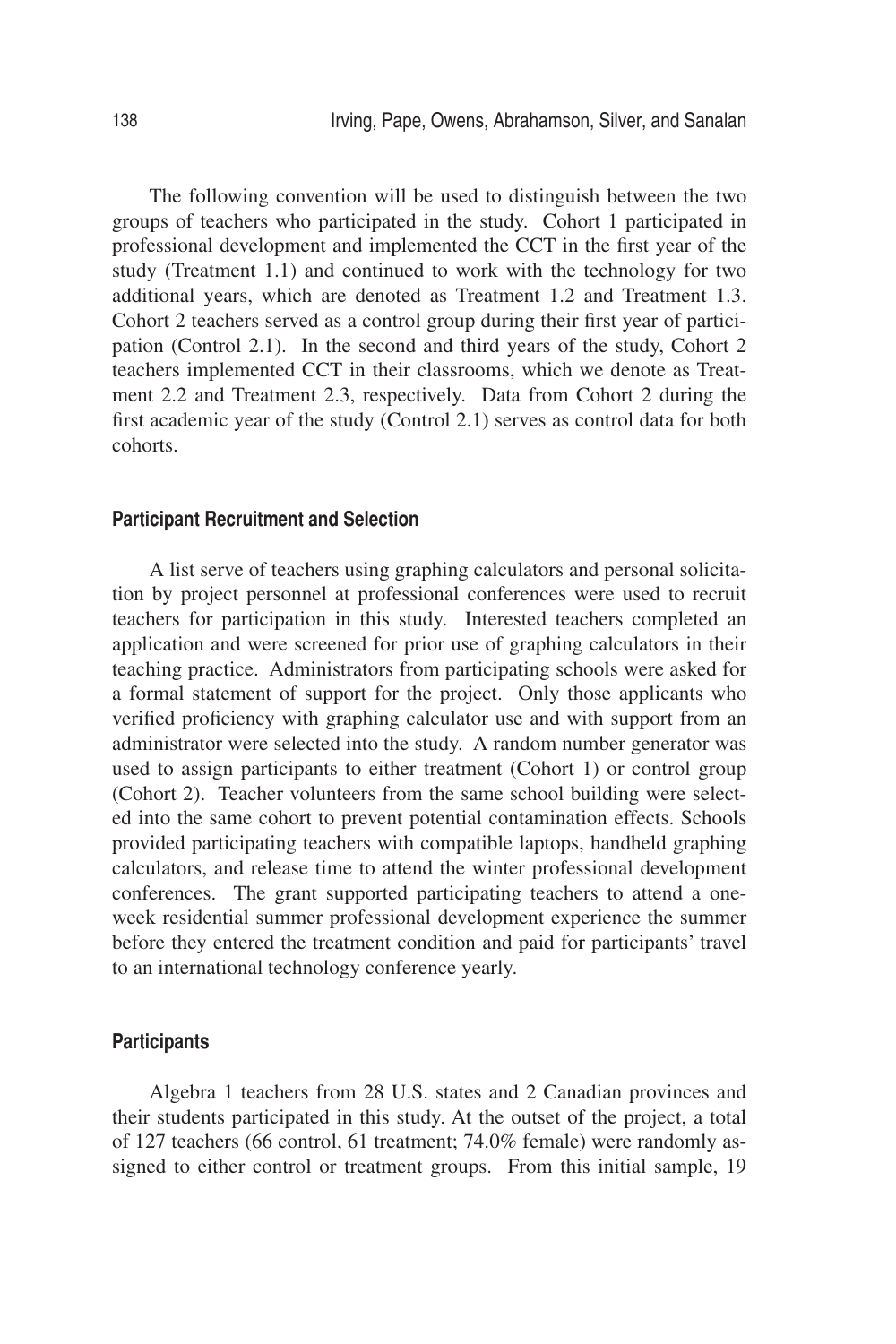participants failed to complete the first year of the project due to a variety of reasons: incorrect or inadequate human subject's compliance  $(n = 2)$ ; lack of administration support  $(n = 4)$ ; inappropriate teaching assignments  $(n = 2)$ ; quit teaching  $(n = 2)$ ; failed to respond after initial training  $(n = 3)$ ; and health or personal reasons  $(n = 6)$ . Data from teachers in Canada were not analyzed due to curriculum differences with U.S. schools. In addition, each year some teacher participants neglected to submit data and some data sets were lost in transit from the school sites to the data recording center (e.g., ripped and empty envelopes arrived). Table 1 indicates the number of teacher participants who submitted pretest and posttest Algebra achievement data for analysis and details regarding racial and gender characteristics as well as their teacher preparation and years of teaching experience.

| Group                                             | Years<br>of CCT<br>use | N* | $\%$<br>White | $\%$<br>Female | % Math<br>degree | Years Teaching<br>Experience<br>Mean(Median) | % Free/<br>Reduced Lunch<br>(Median) |
|---------------------------------------------------|------------------------|----|---------------|----------------|------------------|----------------------------------------------|--------------------------------------|
| Control 2.1                                       | 0                      | 41 | 87.8          | 76.7           | 79.1             | 15(15)                                       | 22                                   |
| Treatment 2.2                                     | 1                      | 32 | 84.4          | 80.0           | 77.1             | 10(17)                                       | 22                                   |
| Treatment 2.3                                     | 2                      | 28 | 89.3          | 76.7           | 73.3             | 10(13)                                       | 15                                   |
| Treatment 1.1                                     | 1                      | 39 | 100           | 74.4           | 61.5             | 7(12)                                        | 9                                    |
| Treatment 1.2                                     | $\overline{2}$         | 29 | 100           | 73.5           | 61.8             | 8(11)                                        | 9                                    |
| Treatment 1.3                                     | 3                      | 19 | 100           | 77.3           | 59.1             | 14(12)                                       | 9                                    |
| *Number of teachers who reported demographic data |                        |    |               |                |                  |                                              |                                      |

**Table 1** Teacher Demographic Data

\*Number of teachers who reported demographic data

\*\*This column uses school averages as a proxy for classroom composition and should be interpreted with caution

Teacher participants identified themselves as white (84% to 100% throughout the study years), female (74-80%) and reported holding degrees in mathematics (59-80%). Across the cohorts, years of teaching experience ranged from 1 to 36 years with mean years of teaching experience between 7 and 15 years and median years of experience from 11 to 17 years (Table 1).

Students enrolled in Algebra I sections taught by participating teachers were invited to participate each year across the three-year study. Student sample sizes varied from a low of 532 (Treatment 2.2) to a high of 696 (Treatment 2.3) (Table 2). On average, about 60-75% of the student-participants identified themselves as White, and 43-57% of the student participants identified as female.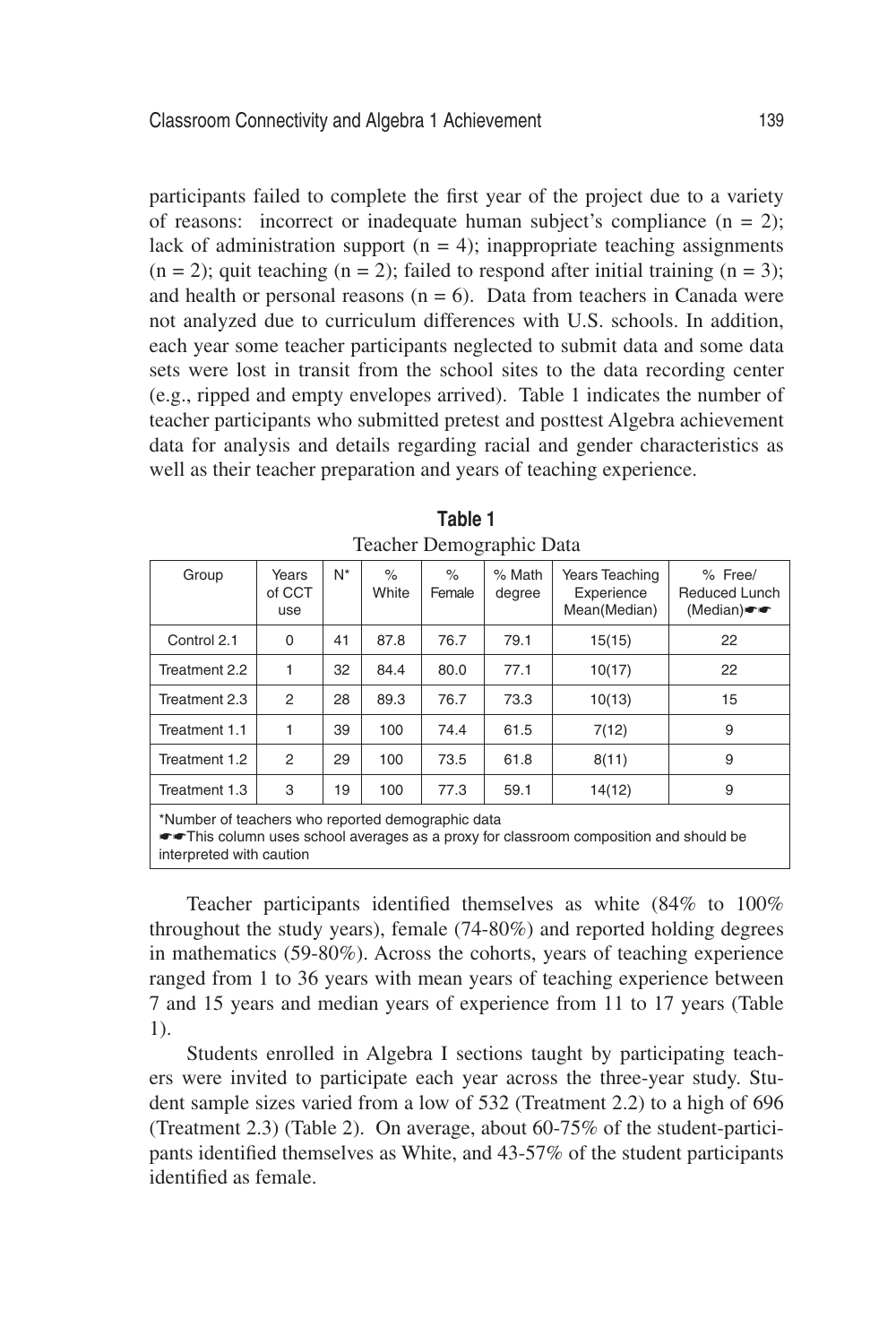| reaction and student Participants, reals 1-5, All Conorts |                 |                 |                 |                 |                 |                 |  |
|-----------------------------------------------------------|-----------------|-----------------|-----------------|-----------------|-----------------|-----------------|--|
|                                                           | Cohort 1        |                 |                 | Cohort 2        | Total           |                 |  |
| Year                                                      | <b>Teachers</b> | <b>Students</b> | <b>Teachers</b> | <b>Students</b> | <b>Teachers</b> | <b>Students</b> |  |
|                                                           | 39              | 654             | 43              | 570             | 82              | 1224            |  |
| 2                                                         | 34              | 560             | 35              | 532             | 69              | 1092            |  |
| 3                                                         | 22              | 577             | 30              | 696             | 52              | 1273            |  |
| Totals                                                    |                 | 1791            |                 | 1798            |                 | 3589            |  |

**Table 2**  Teacher and Student Participants, Years 1-3, All Cohorts

#### **Data Sources**

**Student-level measures.** Students completed an *Algebra Pretest* (National Center for Research on Evaluation, Standards, and Student Testing (CRESST), 2004)*, Algebra Posttest* (Abrahamson et al., 2006)*,* and *Student Views about Mathematics* (Pape, Kaya, Owens, Irving, & Boscardin, 2006) survey. Data from the Algebra Pretest and Posttest only will be analyzed for this study.

*Algebra Pretest.* The Algebra Pretest was administered at the beginning of the school year to measure initial achievement levels of participating students. The pretest measure included 32 pre-algebra and algebra multiple choice, short-answer, and extended constructed-response format items ( $\alpha$  = 0.81; CRESST, 2004). This previously validated pretest was based on released items from the National Assessment of Educational Progress (NAEP) and the California Standards Test. Three-parameter logistic (3PL) Item Response Theory (IRT) analysis using the statistical package BILOG MG was conducted to verify the technical quality of the instrument. These data served as a covariate in some models included in our results.

*Algebra Posttest.* The development of the Algebra I Posttest (Abrahamson et al., 2006) began by comparing mathematics content standards of 13 states (e.g., Ohio, Texas, New York, Virginia) from which a majority of CCMS participants were drawn. The IRT analysis (3PL using BILOG MG) conducted to ensure the technical quality of the measure resulted in the exclusion of five items. Thirty-five questions aligned with these standards were selected from released items from California and Virginia mathematics tests, and from the Trends in International Mathematics and Science Study (TIMSS) assessment and NAEP released items. The final instrument included 24 multiple-choice items, 5 extended-response items, and 1 three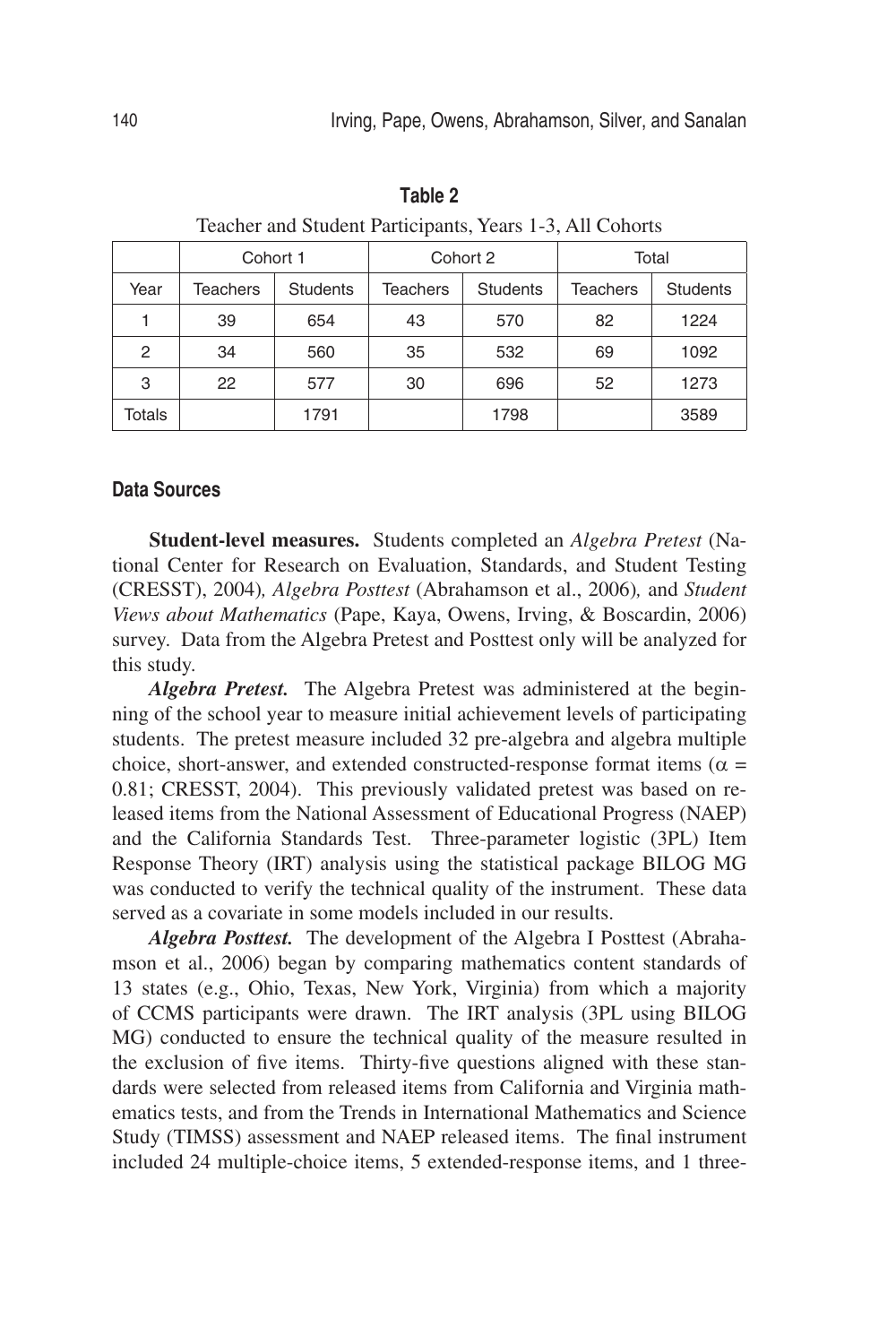part short-answer question ( $\alpha = 0.85$ ). Eleven items were common to the pre-test and posttest.

**Teacher Demographic Survey***.* During the first year of the study, teachers completed a demographic survey intended to gather information about their teacher preparation (degree types), years of classroom teaching, teaching assignments, teaching licensure, racial demographics, and gender.

## **Procedure**

#### **Data Analysis**

*Algebra Open-Response Scoring.* The Algebra Pretest and Posttest contained seven and six open-ended items, respectively, five of which occurred as identical items on both instruments. Scoring of these items was conducted by teams of raters who had been trained using a detailed protocol developed by members of the research team. Inter-rater reliability was calculated on 10% of the scored papers that were randomly selected and independently scored by a graduate student who was trained on the scoring rubric. Inter-rater reliability ranged between 0.88 and 0.98 demonstrating a high degree of consistency in the scoring of open-ended items.

*Statistical Analyses.* Two-level hierarchical linear modeling (HLM) was employed to model the impact of the intervention for students while accounting for the nested structure of the data (i.e., students nested within teachers' classrooms). This data analytic technique reflected the fact that students were not statistically independent of each other, but rather were situated within classrooms, and that HLM offers the opportunity for within class analysis (level 1) as well as between class analyses (level 2). Standardized effect sizes**,** δ, were estimated according to the formula suggested by Raudenbush, Martinez, and Spybrook (2007). As is the case with traditional effect size statistics (e.g., Cohen's *d*) multilevel effect sizes are estimates of population differences between treatment and control, divided by the standard error of the outcome. The only difference in the multilevel (cluster-randomized design) framework, is that total variance is the sum of the level 1 and level 2 variance, which is a pooled standard deviation.

$$
\delta = \frac{\gamma_1}{\sqrt{\tau^2 + \sigma^2}}
$$

Where  $\gamma_1 = \mu_E - \mu_C$ 

 $\mu_{\rm E}$  is the population mean for the experimental group  $\mu_c$  is the population mean for the control group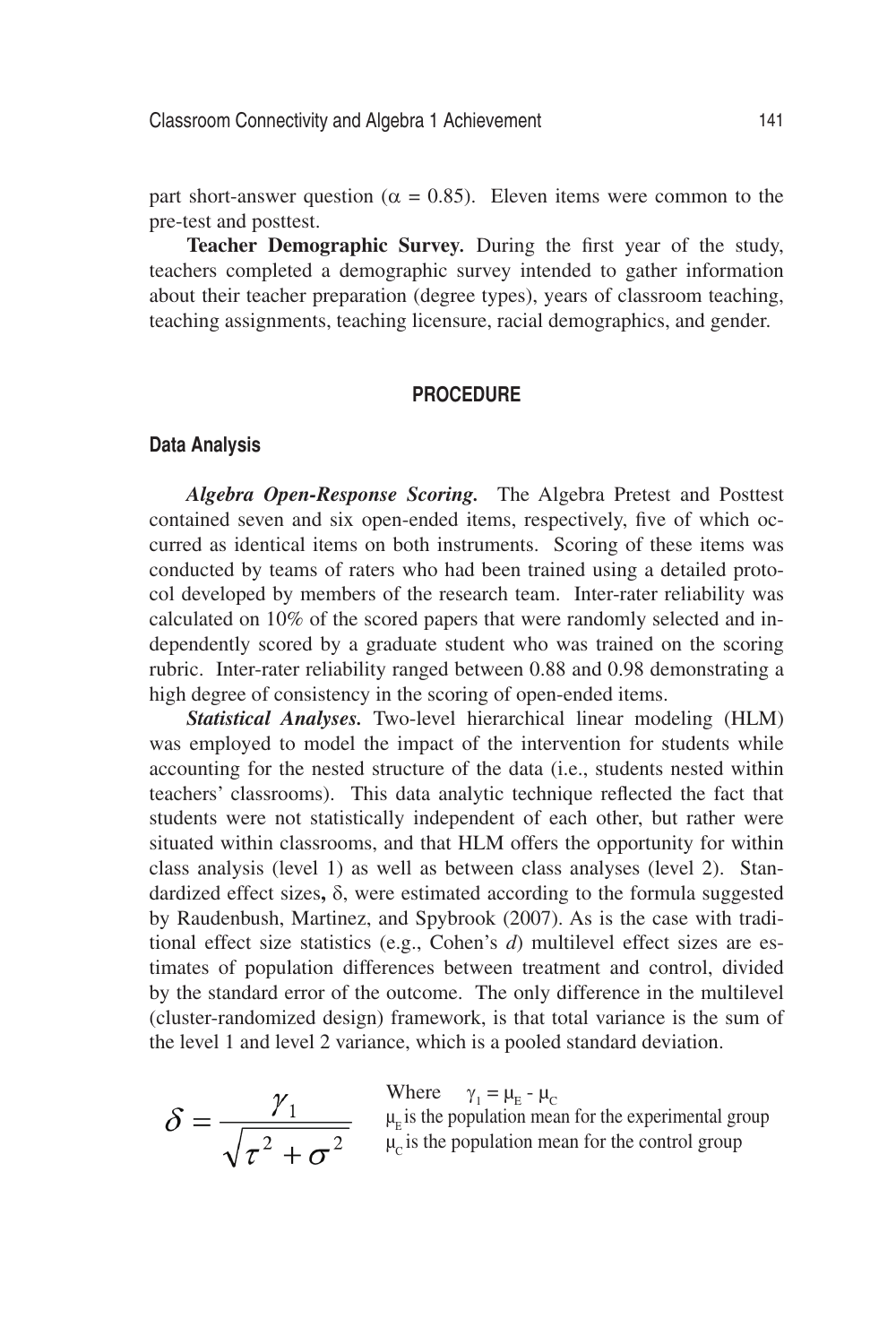This report includes multilevel comparisons of six groups of classrooms: Control (cohort 2 Year 1); Treatment 2.2, Treatment 2.3, Treatment 1.Treatment 1.2, and Treatment 1.3. Treatment groups 1.1 to 1.3 are analyzed in three separate cross-sectional models, each using the same control.

#### **LEVEL 1 MODEL**

```
POSTTOTA = \beta_0 + \beta_1 (PRETOTAL) + τ
```
#### **LEVEL 2 MODEL**

 $\beta_0 = \gamma_{00} + \gamma_{01}$  (TREAT) +  $\gamma_{02}$  (Y2YTEACH) +  $\mu_0$  $\beta_1 = \gamma_{10} + \mu_1$ 

POSTTOTA= posttest algebra score

PRETOTAL = pretest score for student *i* in class *j* centered around the grand mean

TREAT is an indicator variable that takes on a value of 1 for

treatment group and 0 for control group.

Y2YTEACH is teaching experience in years

Treatment groups 2.2 and 2.3 are analyzed with two longitudinal models in which they serve as their own Year 1 controls.

```
LEVEL 1 MODEL
POSTTOTA = \beta_0 + \beta_1 (PRETOTAL) + \beta_2 (TREAT) + τ
LEVEL 2 MODEL
\beta_0 = \gamma_{00} + \mu_0\beta_1 = \gamma_{10} + \mu_1\beta_2 = \gamma_{20} + \gamma_{21} + (Y2YTEACH) + \mu_2
```
All models were estimated once with student pretest scores included as a covariate and once without pretest scores. The rationale for excluding the pretest is that pretest administration dates were inconsistent, and late pretesting may have led to inflated pretest scores; hence, entering the pretest as a covariate may have depressed effect sizes in the second and third year of the study. Because of the RCT design of the study, pretest control should not be required to determine accurate estimates of treatment effects.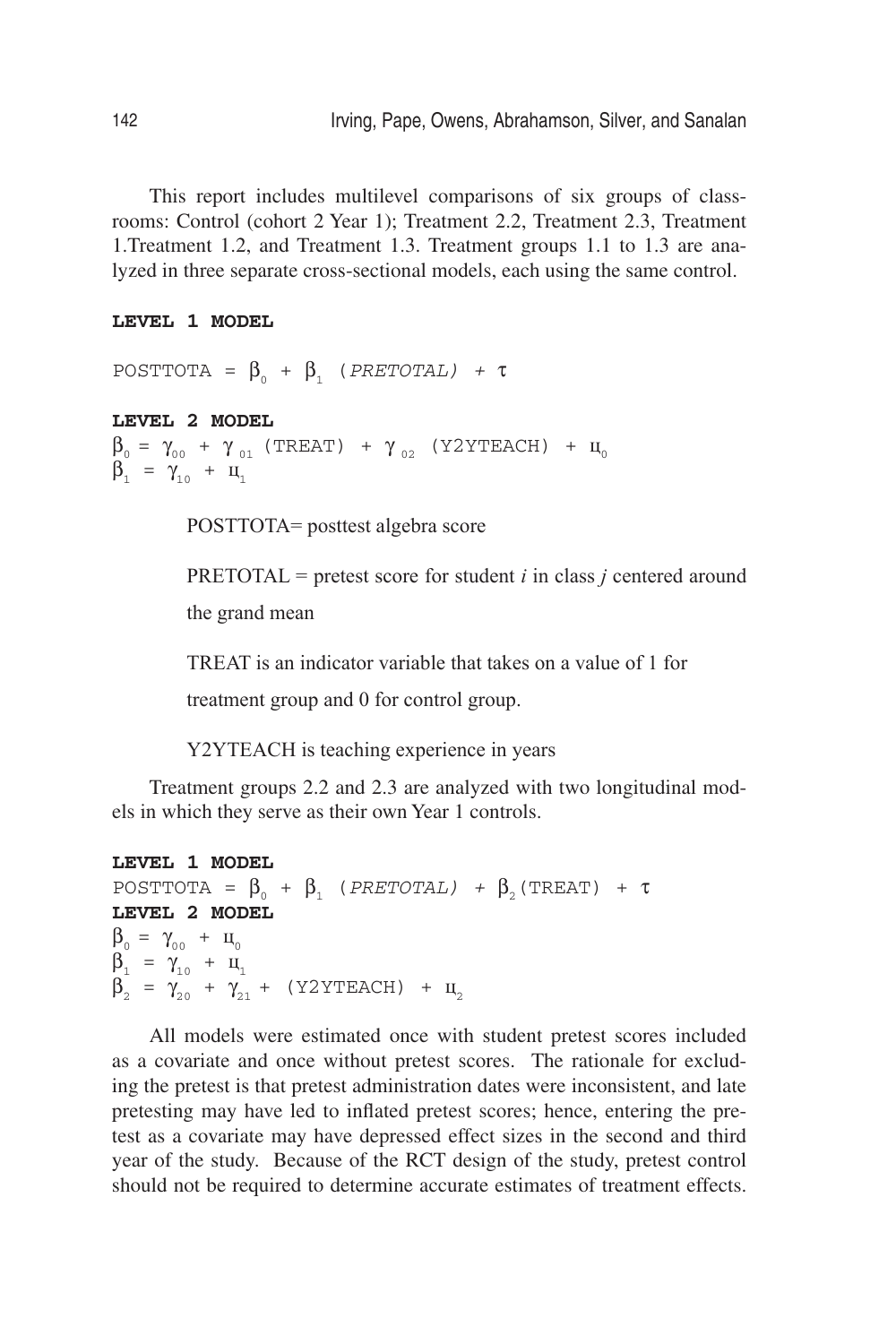Models that control for pretest are labeled below with "p"; those that do not control for pretest are labeled with "np." In all models, only teachers who participated in both year 1 and in the comparison year were included for analysis. Teachers with incomplete data were not included in the analysis.

## **Results**

Since the year 1 findings for Treatment 1.1 showed increased algebra achievement in the CCT classrooms (Pape et al., 2013), both cross sectional and longitudinal analyses were completed on the year 2 and 3 data sets. Table 3 provides a summary of Algebra achievement comparisons over the three years of the study<sup>1</sup>.

## **Cross-Sectional Analysis**

Model 1p (Table 3) used HLM analysis to compare student outcomes for Treatment 1.1 and Control 2.1 groups while accounting for years of teaching experience (*Y2YTEACH*) and pre-test score *(PRETOTAL).* The treatment group significantly outperformed the control group ( $p = .034$ ;  $ES = 0.30$ ) by approximately 1.9 points ( $\gamma$ 01 = 1.86) even after adjusting for pretest scores and teacher experience. Years of teaching experience approached significance in this model ( $\gamma$ 02 = 0.11, *p*= .076). This finding was reported in a previous publication (Pape et al., 2013) and is re-reported here for comparison with the later findings.

Model 2p examined differences in student outcomes for Treatment 1.2 versus Control 2.1 groups while taking into account years teaching experience *(Y2YTEACH)* and pre-test score *(PRETOTAL)*. The treatment group did not significantly outperform the control group although a modest effect size is consistent with the effect found in the other models ( $p = .154$ ;  $ES =$ 0.23). Treatment groups scored about 1.3 points higher than control groups  $(\sqrt{01} = 1.27)$ . Years of teaching was a significant covariate in this model  $(\sqrt{02})$  $= 0.14, p = .020$ ).

<sup>1</sup> Detailed statistical analyses for each of the models separately may be obtained from the corresponding author, Karen Irving (Irving.8@osu.edu).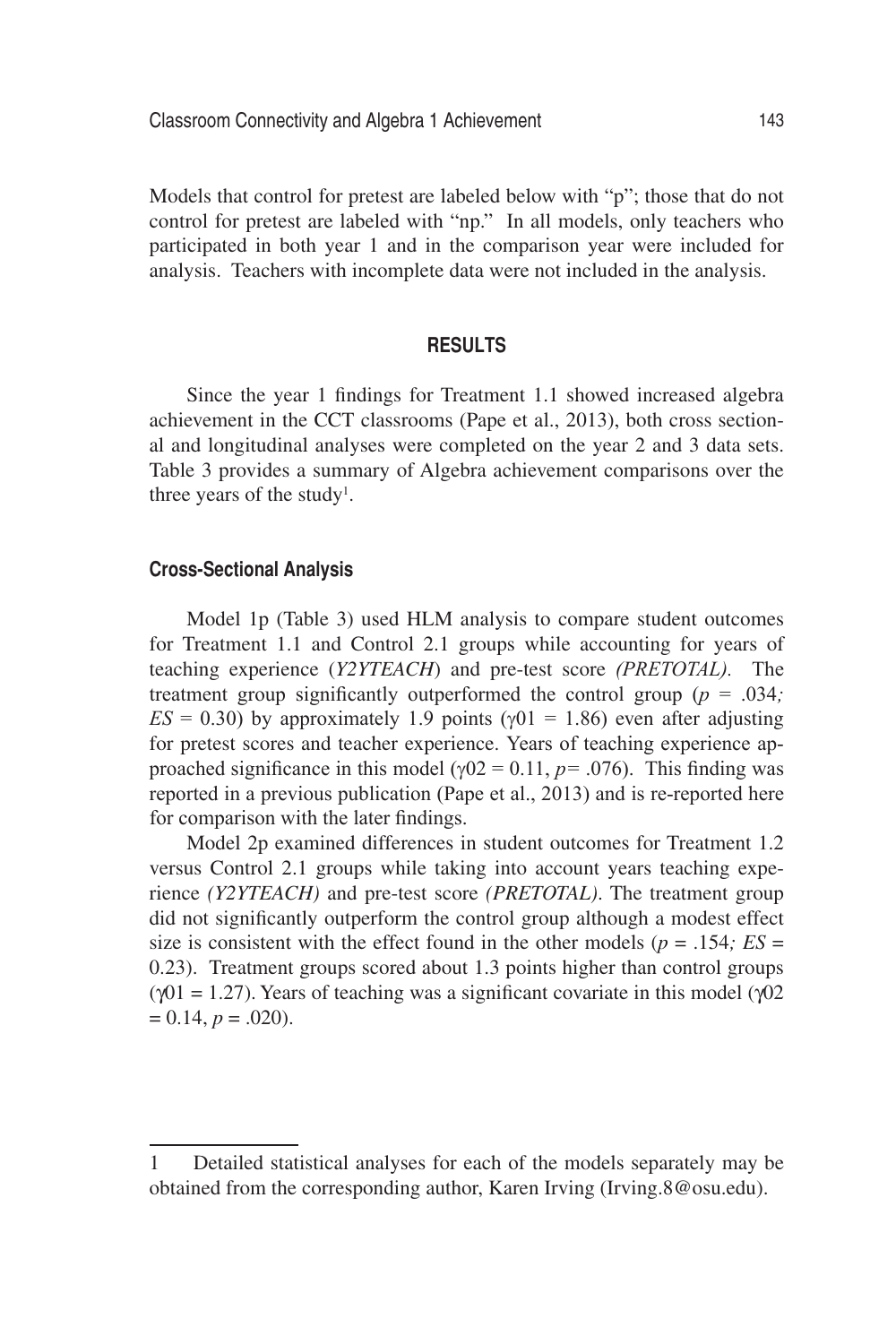|                            | Groups compared                  | Pretest<br>Controlled | Effect<br>size | p-value |  |  |  |
|----------------------------|----------------------------------|-----------------------|----------------|---------|--|--|--|
| Cross sectional Models     |                                  |                       |                |         |  |  |  |
| Model 1p                   | Treatment 1.1 versus Control 2.1 | Yes                   | 0.30           | .034    |  |  |  |
| Model 2p                   | Treatment 1.2 versus Control 2.1 | Yes                   | 0.23           | .154    |  |  |  |
| Model 2np                  | Treatment 1.2 versus Control 2.1 |                       | 0.36           | .044    |  |  |  |
| Model 3p                   | Treatment 1.3 versus Control 2.1 | Yes                   | 0.24           | .198    |  |  |  |
| Model 3np                  | Treatment 1.3 versus Control 2.1 |                       | 0.37           | .080    |  |  |  |
| <b>Longitudinal Models</b> |                                  |                       |                |         |  |  |  |
| Model 4p                   | Treatment 2.2 versus Control 2.1 | Yes                   | 0.20           | .009    |  |  |  |
| Model 4np                  | Treatment 2.2 versus Control 2.1 |                       | 0.20           | .004    |  |  |  |
| Model 5p                   | Treatment 2.3 versus Control 2.1 | Yes                   | 0.13           | .190    |  |  |  |
| Model 5np                  | Treatment 2.3 versus Control 2.1 |                       | 0.19           | .046    |  |  |  |

*Summary of Algebra Achievement Comparisons Over Three Years*

Model 2np compared Treatment 1.2 and Control 2.1 groups controlling for years of teaching experience *(Y2YTEACH)* only. The treatment group significantly outperformed the control group ( $p = .044$ ;  $ES = 0.36$ ) by approximately 2.6 points in this model ( $\gamma$ 01 = 2.59). As in the previous model, years of teaching was a significant covariate in this model ( $\gamma$ 02 = 0.22, *p*  $= .018$ ).

Models 3p and 3np compare data collected during the third year of the study for Cohort 1, Treatment 1.3, versus control data from the first year of the study (Control 2.1). Although the treatment in Model 3p was not significant ( $\gamma$ 01 = 1.34, *p* = .198), when pretest scores and years of teaching experience were accounted for in the model, the comparison produced a modest effect size  $(ES = 0.24)$ . In Model 3np contrasting Cohort 1 teachers in their third year in connected classrooms with the control group when the pretest score was not included in the model, the effect of treatment approached significance  $(p = .080)$  with the treatment group students outperforming the control group by about 2.65 points. The effect size associated with Model  $3np$  ( $ES = 0.37$ ) was stronger than for Model 3p in which the pretest was included as a covariate. Years of teaching experience was a significant covariate when pretest was included as a covariate ( $\gamma$ 02 = 0.12, *p* = .043), but only approached significance when pretest was not accounted for in the model  $(\gamma 02 = 0.14, p = .074).$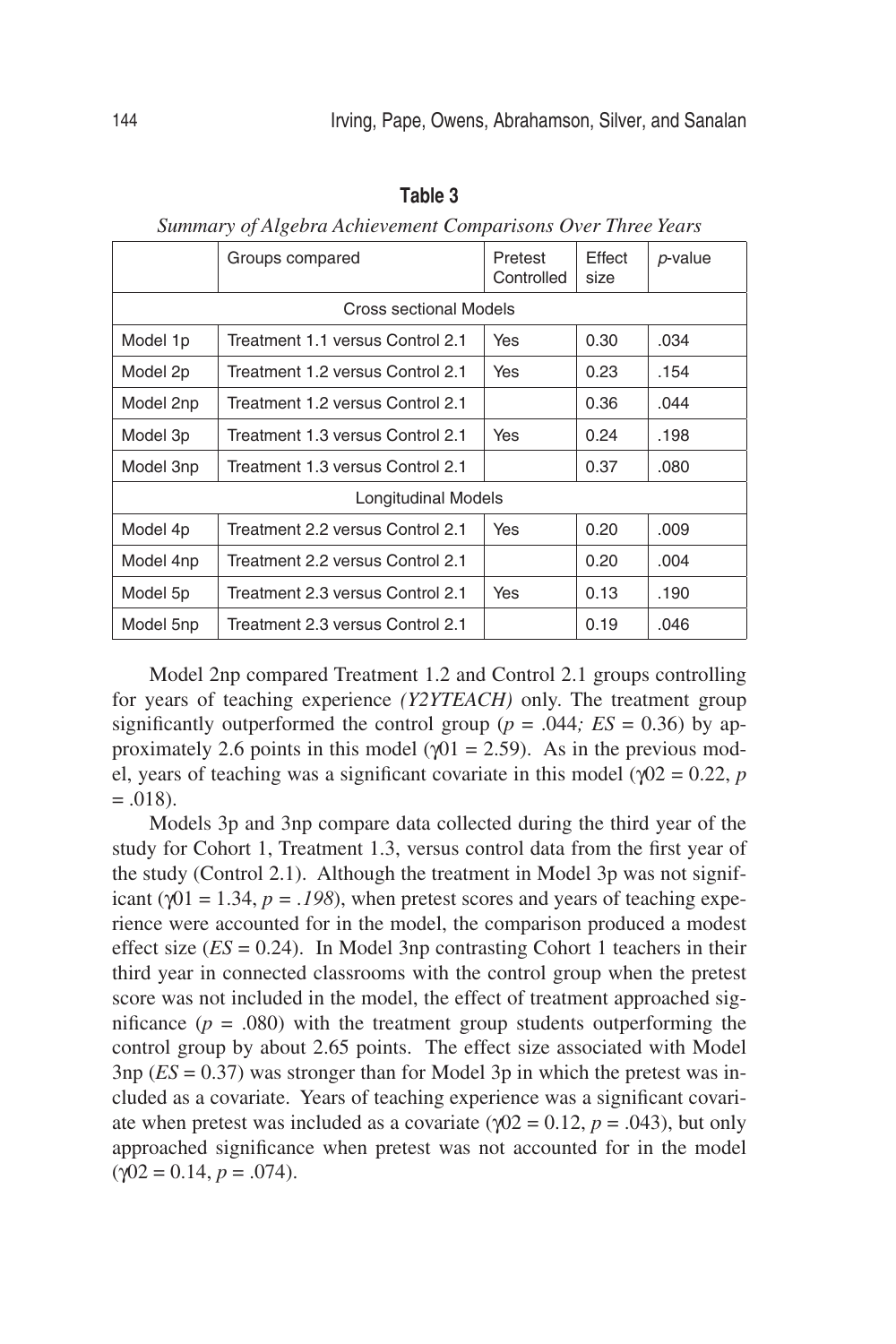#### **Longitudinal Analyses of Cohort 2 Teachers**

The longitudinal models indicate fairly consistent effects  $(-ES = 0.20)$ , with significant treatment effects (Table 3). Models 4p and 4np compare data for Cohort 2 using Year1 data as baseline (Control 2.1) and Year 2 data as treatment (Treatment 2.2). When controlling for the pretest and years of teaching experience, the treatment group shows significant improvement  $(\gamma 20 = 1.08, p = .009)$  with a moderate effect size  $(ES = 0.20)$ . Students in the experimental group scored about 1.1 points higher than their control group counterparts when controlling for these two covariates. When the pretest is removed as a covariate, the comparison still produces a significant difference between treatment and control ( $\gamma$ 10 = 1.35, *p* = .004) with an effect size of 0.20. In this model, the treatment group students scored about 1.3 points higher than the control group. Years of teaching experience was a non-significant covariate when the pretest was included as a covariate in Model 4p ( $\gamma$ 21 = 0.04, *p* = .205) but was a significant covariate when the pretest was excluded as a covariate in Model 4np ( $\gamma$ 11 = 0.07, *p* = .047).

Longitudinal models 5p and 5np compare data for Cohort 2 using Year1 data as baseline (Control 2.1) and treatment data from Year 3 (Treatment 2.3). When controlling for the pretest and years of teaching experience, the treatment group showed no significant improvement ( $\gamma$ 20 = 0.69, *p* = .190) with a very small effect size  $(ES = 0.13)$ . When the pretest was removed as a covariate, the comparison produced a significant difference between treatment and control ( $\gamma$ 10 = 1.30,  $p = .046$ ) and an effect size of 0.19. In this model, the treatment group students scored about 1.3 points higher than the control group. Years of teaching experience was not a significant covariate in either Model 5p or Model 5np ( $\gamma$ 21 = 0.07, *p* = .185 and  $\gamma$ 11 = 0.11, *p* = .123, respectively).

## **Discussion and Conclusions**

In a national randomized control trial, both the cross-sectional comparisons of Cohort 1 with the control group and the longitudinal comparisons for Cohort 2 across the three years showed that the treatment groups outperformed the control groups in algebra achievement. Five of the nine models resulted in significant differences between treatment and control groups with a sixth model nearing significance (Table 3). The results from HLM models were largely consistent across years and cohorts and support a conclusion that the previously reported results from year 1 are applicable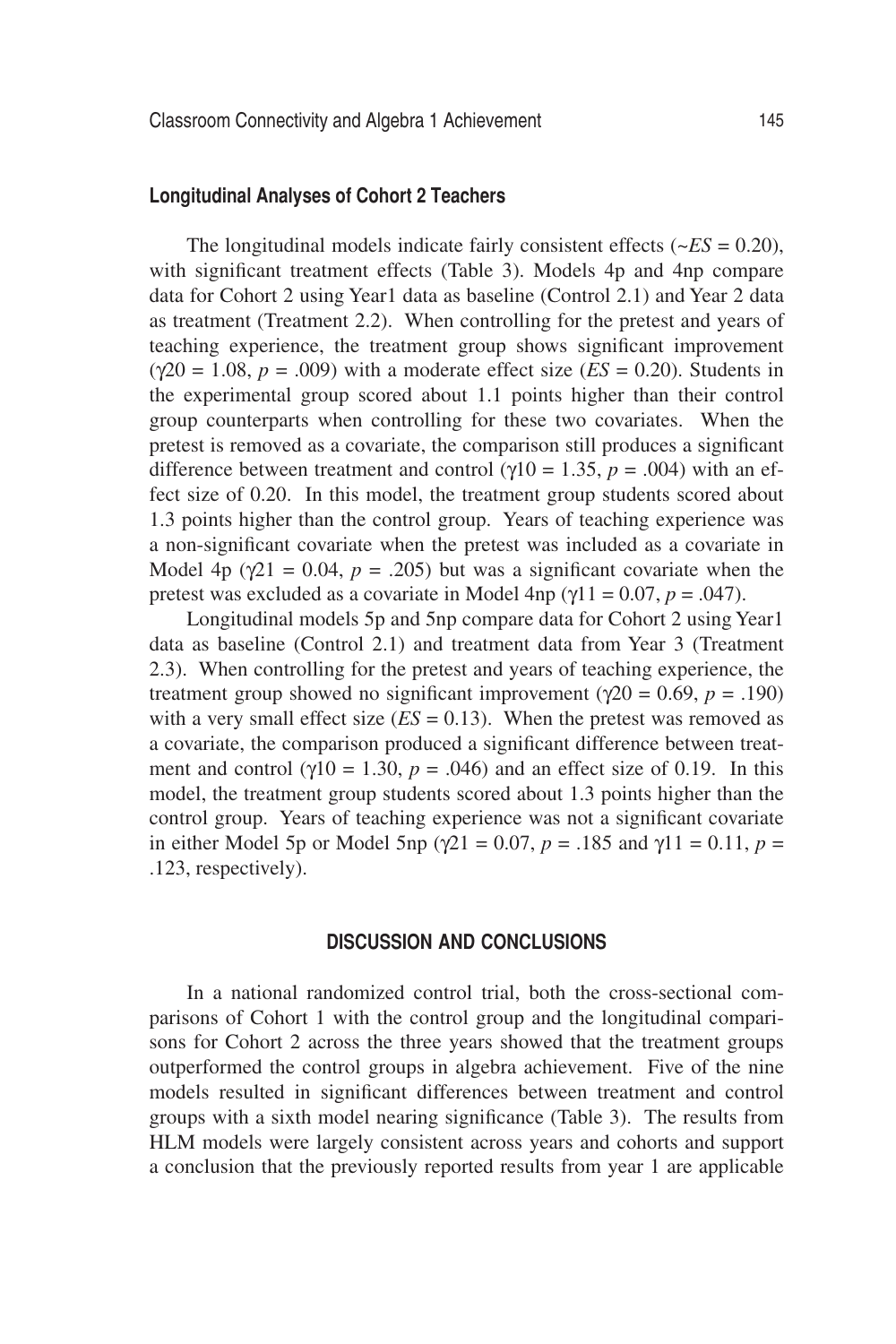across the three years of this study (Pape et al., 2013). All five treatment groups outperformed the control group on the algebra posttest in at least one of the two modeling frameworks (Table 3). Effect sizes for the comparisons ranged from 0.19 to 0.37.

Evidence from teacher participants indicated that the pretest was administered later than expected in the second and third year of the project, which suggests that the pretest scores in those years might be inflated. If teachers delayed administering the pretest until after several weeks of instruction, student scores would not provide reliable baseline data for comparison. As a result, models with pretest as a covariate and without pretest as a covariate are presented.

Years of teaching experience was a consistently significant covariate in the study with an impact of between one additional posttest point for every five to ten years of teaching experience. This puts the connected classroom effect in a favorable light: the impact of the intervention is equivalent to the observed impact of approximately ten to fifteen years of teacher experience in teaching Algebra I. Other covariates that were explored but showed inconsistent or non-significant effects included classroom composition variables such as ethnicity and grade level of students; teacher gender and degree; baseline classroom achievement; and school location and SES. None of these variables contributed significantly to any of the models tested after controlling for teacher experience. Teacher attrition across the program may attenuate the significance of the teacher experience effects in some of the longitudinal models, but the observed effects are similar in magnitude to the effects evidenced in the cross-sectional models, even when non-significant. Results from these models imply that teacher experience interacts with the treatment effect, rather than influencing students in all classrooms equally.

The steady effect sizes from .20 to .37 are considered medium, a relatively rare finding for a large, national RCT (Bloom, Hill, Black & Lipsey, 2008). The implementation of random assignment with a true control group provides strong evidence to support the inference that the use of CCT by treatment teachers caused the increased algebra achievement. Note that we argue that the intervention includes *both* the CCT *as well as* the teacher professional development, which included a summer institute and follow-up in addition to yearly attendance at an annual technology-related conference. Simply providing equipment to teachers has not been demonstrated to make a difference in teaching or learning. Our argument posits that the CCT increases the opportunity to learn by serving as a mediating tool to produce a classroom environment that supports student examination and analysis of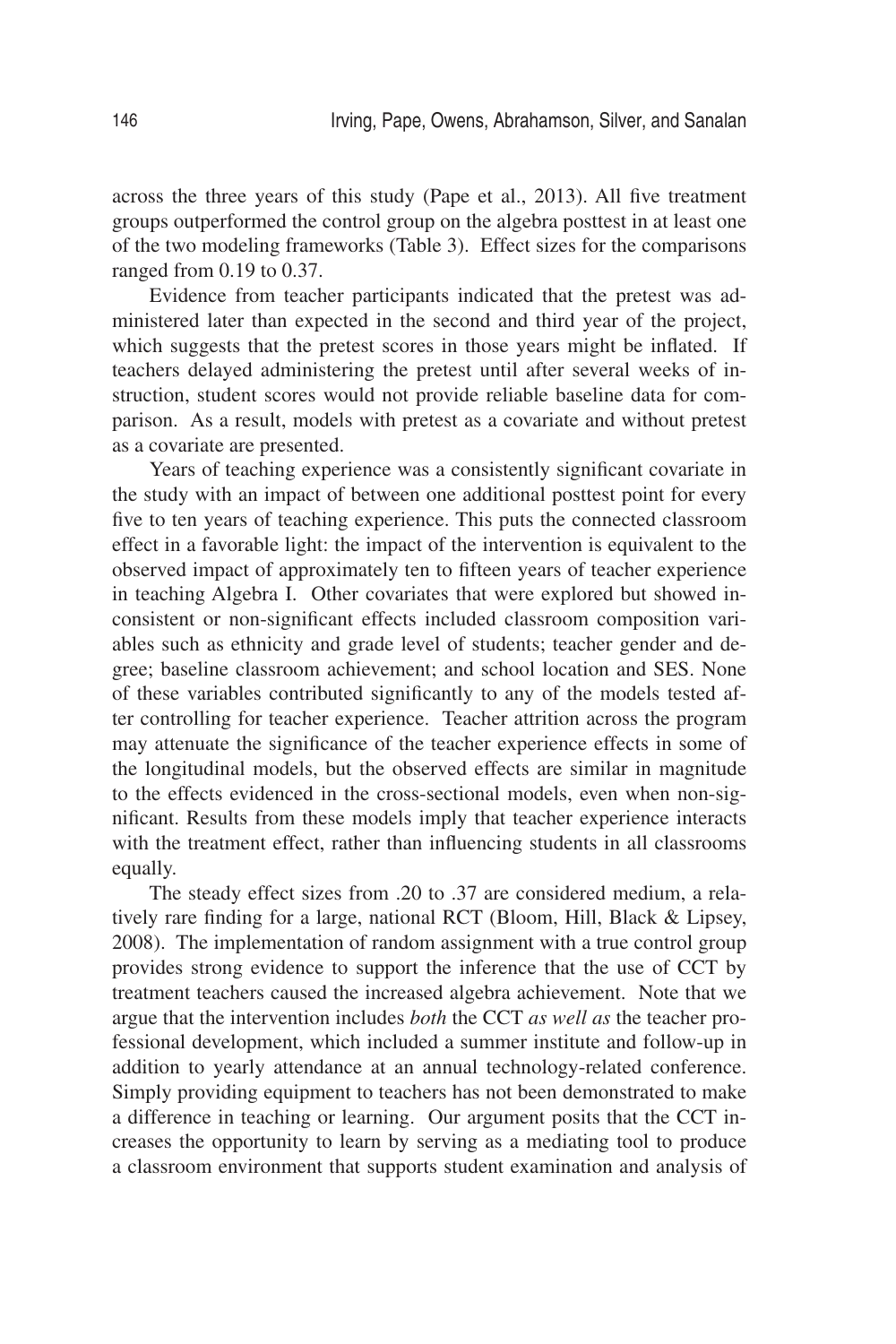patterns as well as supporting collaborative work and justification of mathematical generalizations. In addition, CCT facilitates students' and teachers' immediate feedback in a public, supportive forum that may restructure the difficult task of formative assessment and may promote productive mathematical discourse in a classroom community. Additional evidence from close analysis of classroom conversation in CCT classrooms when compared to patterns in non-CCT classrooms indicates that some disruption of the traditional Initial-Response-Evaluate discourse pattern of classroom communication occurs in the CCT classrooms (Pape et al., 2010).

Educational stakeholders within the United States and around the world recognize the importance of increasing Algebra achievement (USEOP, 2014). In contrast to this study, another reported large and expensive experimental study of multiple educational technologies found no significant effects (Dynarski et al., 2007). Within this context, the present experiment is noteworthy due to the use of randomization to allow valid causal inferences and a suitable sample size to detect effects. The study took place over three full years of instruction under realistic conditions in a variety of schools in the United States. The CCT used in the study is relatively affordable, broadly scalable and based on graphing calculators, a technology already in use in many U.S. mathematics and science classrooms. We hypothesize the possibility of a mechanism explaining these gains based on CCT-facilitated active learning environments that broaden the representational infrastructure of the classroom (Pape et al., 2013) as well as the improved formative assessment practice possible in connected classrooms (Irving, Sanalan & Shirley, 2009) and changes in classroom discourse patterns (Pape, et al., 2010).

## **Limitations and Future Work**

The teacher participants in the current study represent a unique set of individuals, with richer mathematics background knowledge and stronger initial graphing calculator skills than might be expected of Algebra I teachers. While participants were expressly chosen with strong graphing calculator skills, a degree in mathematics was not a requirement for participation in the study. Thus the findings of this longitudinal random control study may be generalized to a similar group of Algebra I teachers rather than Algebra I teachers in US schools writ large. As might be expected in a longitudinal study of this magnitude, teacher attrition may have confounded the results of the study. Teachers who persisted with the study may have been those with stronger mathematics content knowledge or those who were more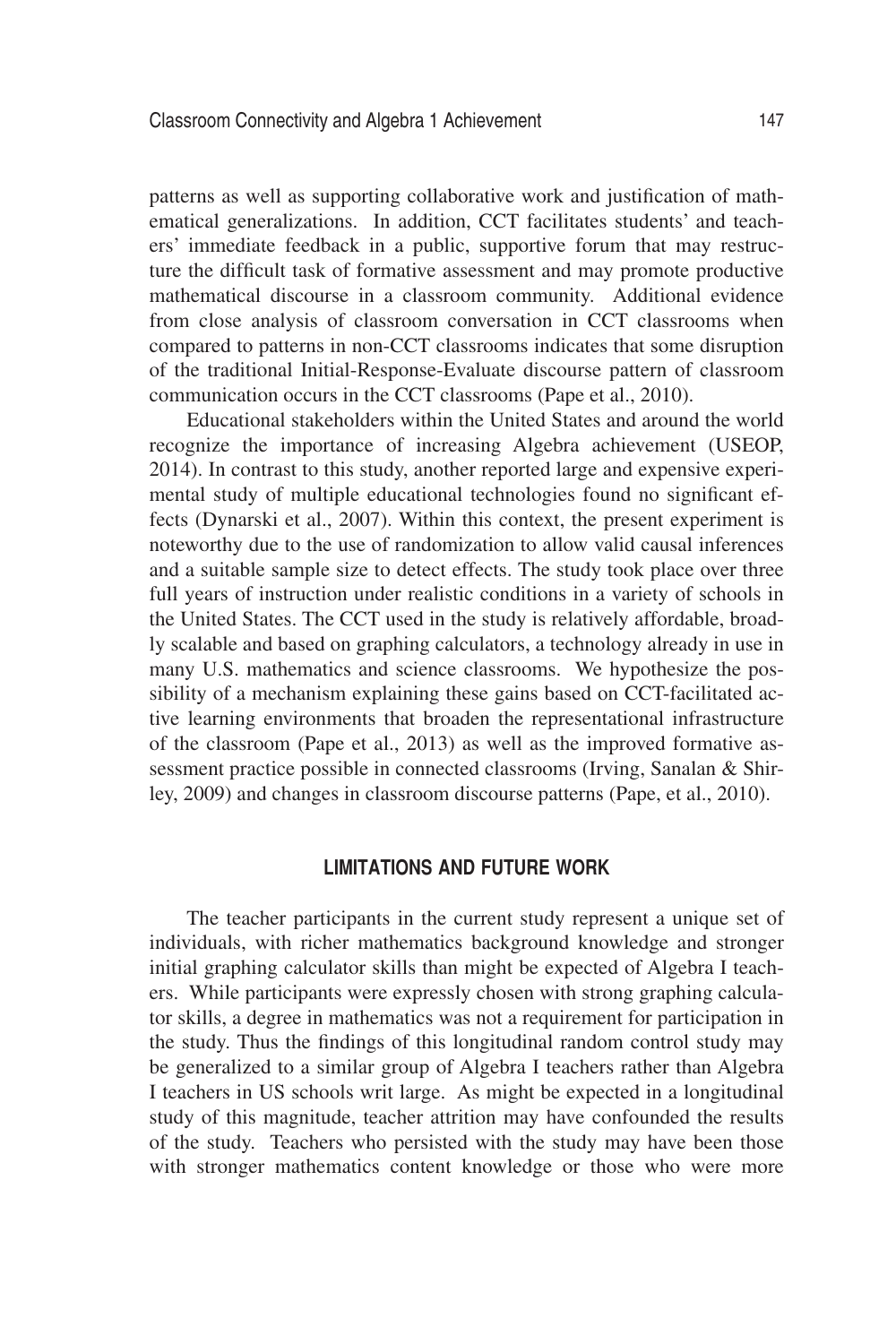comfortable and expert at using technology. A replication of the study with a broader sample of Algebra I teachers who possess less technology experience and greater ethnic diversity is needed. Additional study of the rich qualitative data set collected during the implementation of this project will shed greater light on the mechanisms involved in classroom practice within a connected classroom that may lead to improved algebra achievement.

#### **Acknowledgments**

The authors wish to thank Prof. Frank Demana for his freely given time throughout the study, and for insight, enormous experience, and patience he brought to bear in helping us configure and monitor the teacher professional development, which took place within this project. Also, our grateful thanks to Dr. Jeremy Roschelle of SRI International for his invaluable ongoing advice, perspectives and suggestions, and Dr. Joan Herman of CRESST at the University of California Los Angeles for her help and wisdom in structuring this project.

The authors wish to acknowledge the generous contributions Texas Instruments to supporting the professional development efforts and for providing the Navigator systems to school districts at a reduced cost.

The research reported here was supported by the Institute of Education Sciences, U. S. Department of Education, through Grant R305K050045 to The Ohio State University. The opinions expressed are those of the authors and do not represent views of the U. S. Department of Education.

#### **References**

- Abrahamson, A. L., & Brady, C. E. (2014), A brief history of networked classrooms to 2013 - Effects, cases, pedagogy, and implications with new developments. *International Journal of Quality Assurance in Engineering and Technology Education, 3*(3), 1-54.
- Abrahamson, A. L., Sanalan, V., Owens, D. T., Pape, S. J., Boscardin, C., & Demana F. (2006). *Classroom Connectivity in Mathematics and Science Achievement: Algebra I Posttest.* Columbus, OH: The Ohio State University.
- Assessment Reform Group (1999). *Assessment for learning: Beyond the black box.* Cambridge: University of Cambridge, School of Education.
- Azevedo, R., & Bernard, R. M. (1995). A meta-analysis of the effects of feedback in computer based instruction. *Journal of Educational Computing Research, 13*, 109-125.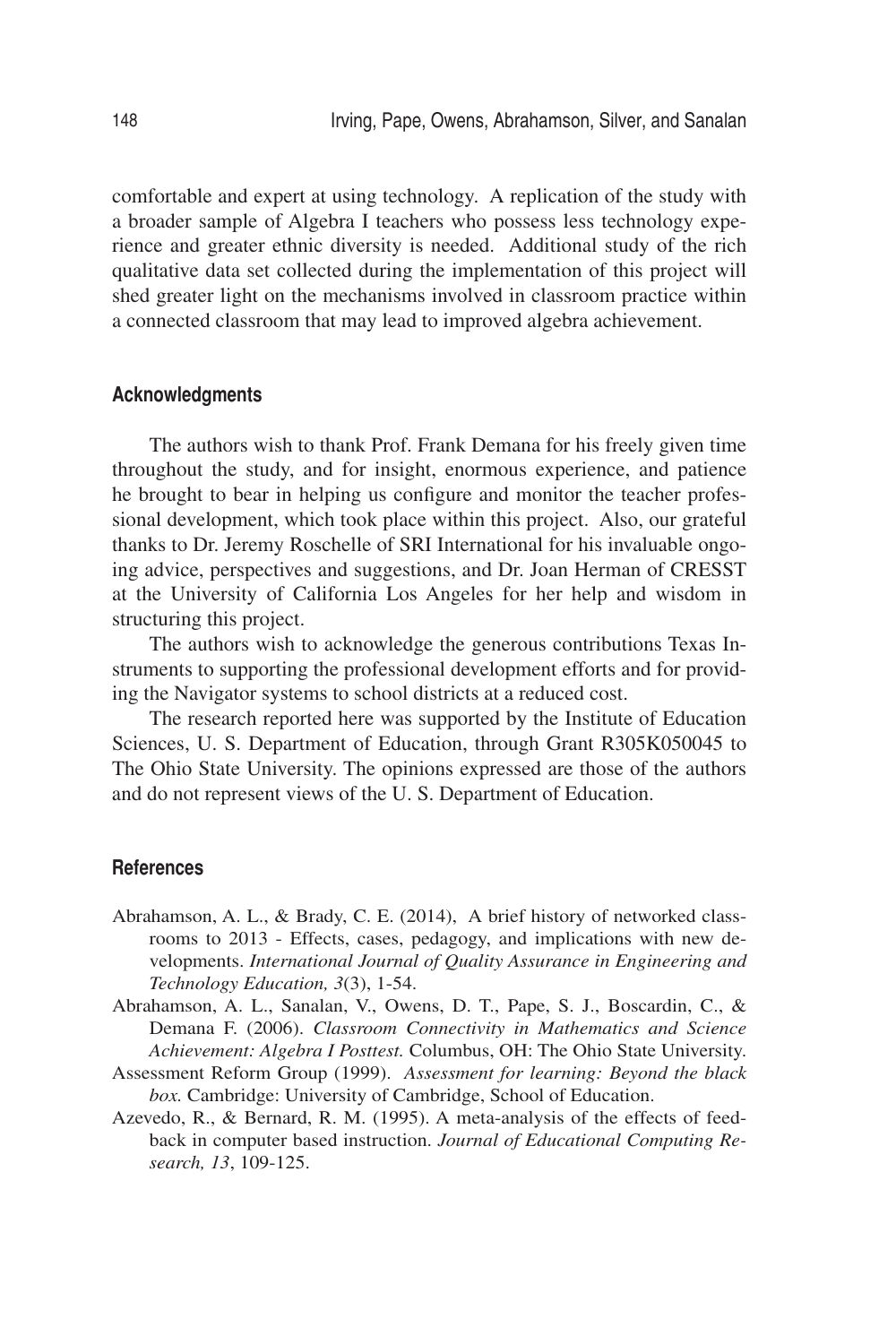- Bell, B., & Cowie, B. (2001). The characteristics of formative assessment in science education. *Science Education, 85*, 536-553.
- Black, P., & Wiliam, D. (1998). *Inside the black box: Raising standards through classroom assessment*. London: King's College London. Retrieved from http://www.spd.dcu.ie/site/teaching\_today/documents/raisingstandardsthroughclassroomassessment.pdf
- Bloom, H. S., Hill, C. J., Black, A. R., & Lipsey M. W. (2008). Performance trajectories and performance gaps as achievement effect-size benchmarks for educational interventions. *Journal of Research on Educational Effectiveness, 1,* 289-328*.*
- Council of Chief State School Officers. (2000). State Educational Assessment Center, State student assessment programs database, 1997-1998 school year. Retrieved from https://nces.ed.gov/programs/statereform/aas.asp
- Daws N., & Singh, B. (1999). Formative assessment strategies in secondary science. *School Science Review* 80, 71–78.
- Dynarski, M., Agodini, R., Heaviside, S., Novak, T., Carey, N., Campuzano, L., et al. (2007). *Effectiveness of reading and mathematics software products: Findings from the first student cohort*. Washington, DC: U.S. Department of Education, Institute of Education Sciences.
- Gee, J. P. (2008). A sociocultural perspective on opportunity to learn. In P. A. Moss, D. C. Pullin, J. P. Gee, E. H. Haertel, & L. J. Young (Eds.), *Assessment, equity, and opportunity to learn* (pp. 76-108). New York, NY: Cambridge University Press.
- Gunipar, Y., & Pape, S. J. (2016). *Teachers' instructional practices within connected classroom technology environment to support representational fluency*. Manuscript submitted for publication.
- Guzzo, R. A., Jette, R. D., & Katzell, R. A. (1985). The effects of psychologically based intervention programs on worker productivity: A meta-analysis. *Personnel Psychology, 38*, 275-291.
- Hegedus, S. J., & Moreno-Armella, L. (2009). Intersecting representation and communication infrastructures. *ZDM Mathematics Education, 41,* 399-412. DOI: 10.1007/s11858-009-0191-7
- Hegedus, S. J., & Penuel, W. R. (2008). Studying new forms of participation and identity in mathematics classrooms with integrated communication and representational infrastructures. *Educational Studies in Mathematics, 68,* 171- 183. DOI 10.1007/s10649=008-9120-x
- Herman, M., Meagher, M., Abrahamson, L., & Owens, D. (2013). Student perceptions on use of a classroom communications system in mathematics classes. *International Journal of Technology in Mathematics Education 20*(2), 45-67.
- Irving, K. E., Sanalan, V. A, & Shirley, M. L. (2009). Physical science connected classrooms: case studies. *Journal of Computers in Mathematics and Science Teaching, 28,* 247-275.
- Kluger, A. N., & DeNisi, A. (1996). The effects of feedback interventions on performance: A historical review, a meta-analysis, and a preliminary feedback intervention theory*. Psychological Bulletin*, *119*, 254-284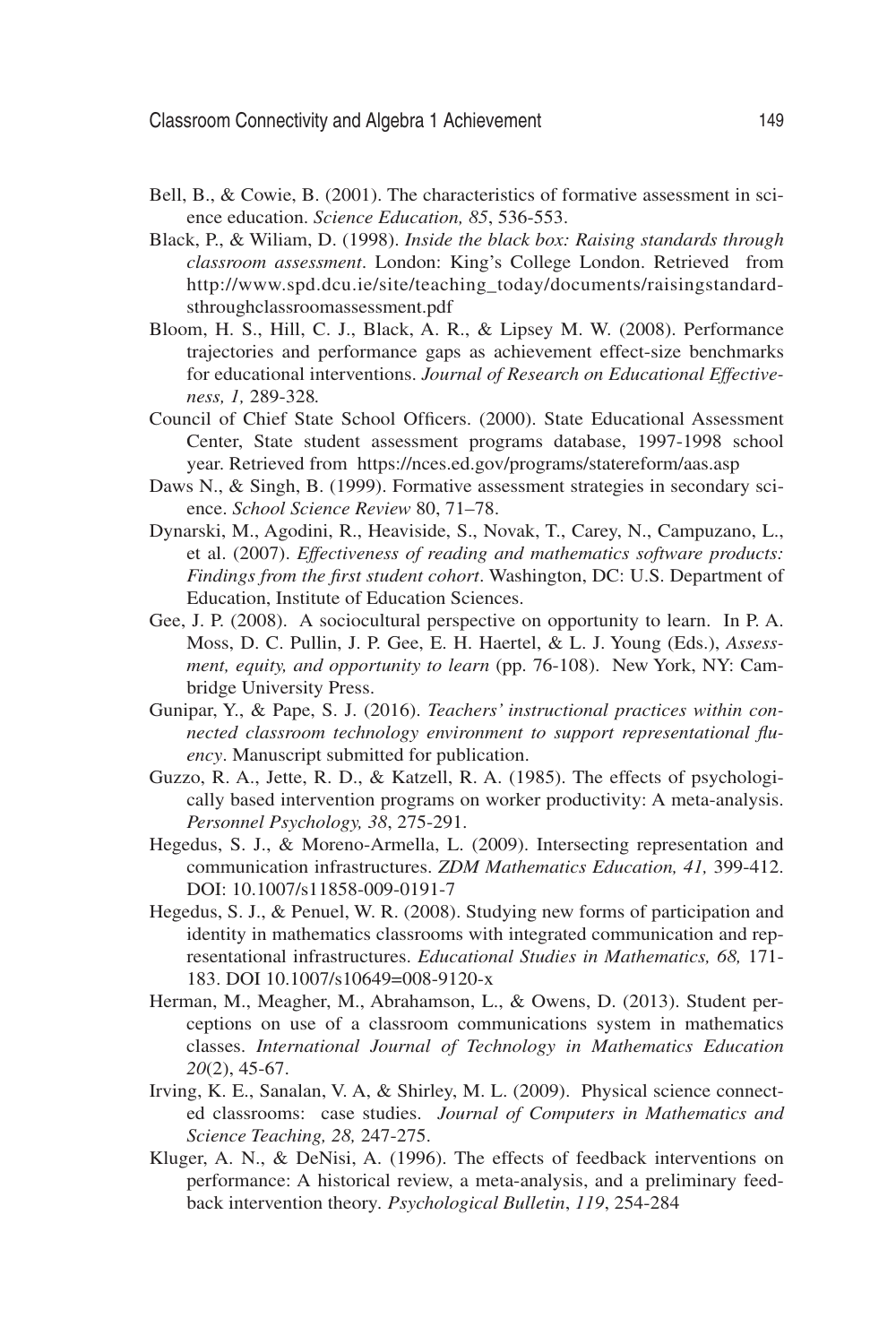- Munsen, L. (2010). *Pre-algebra and algebra enrollment and achievement*. Providence, RI: Annenberg Institute for School Reform at Brown University. Retrieved from http://files.eric.ed.gov/fulltext/ED533119.pdf
- National Center for Research on Evaluation, Standards, and Student Testing (CRESST) (2004). *CRESST Algebra I Test*. Los Angeles, CA: Author.
- National Council of Teachers of Mathematics [NCTM] (2014*). Principles and standards for school mathematics: Communication.* Retrieved from http:// www.nctm.org/standards/content.aspx?id=26854,
- National Mathematics Advisory Panel (NMAP). (2008). *Foundations for success: The final report of the National Mathematics Advisory Panel.* Washington, DC: US Department of Education.
- United States. Executive Office of the President USEOP (2014). *Increasing college opportunities for low income students: Promising models and a call to action.* Retrieved from white\_house\_report\_on\_increasing\_college\_opportunity\_for\_low-income\_students\_1-16-2014\_final.pdf
- Owens , D. T., Demana , F., Abrahamson, A. L., Meagher, M., & Herman, M. (2004). *Developing Pedagogy for Wireless Calculator Networks--and Researching Teacher Professional Development. Final Report. Part 2--Technical Report and Research Description to the National Science Foundation* (National Science Foundation Grant Report by The Ohio State Univ. Res. Fdtn. & Better Education Inc. No. ESI 01-23391 & ESI 01-23284). Washington, DC: (ERIC Document Reproduction Service No. ED 479499).
- Pape, S. J., Irving, K. E., Owens, D. T., Boscardin, C. K., Sanalan, V. A., Abrahamson, A. L., Kaya, S. Shin, H. S., & Silver, D. (2013). Classroom connectivity in Algebra I classrooms: Results of a randomized control trial. *Effective Education, 4*(2), 169-189. Doi 10.1080/19415532.2013.841059
- Pape, S. J., Bell, C. V., Owens, S. K., Bostic, J. D., Irving, K. E., Owens, D. T., Abrahamson, L., & Silver, D. (2010, May). *Classroom interactions within connected mathematics classrooms.* A paper presented at the 2010 Annual meeting of the American Educational Research Association, Denver, CO.
- Pape, S. J., Kaya, S., Owens, D. T., Irving, K. E.**,** & Boscardin, C. (2006). *Classroom connectivity in mathematics and science achievement: Student views of mathematics*. Columbus, OH: The Ohio State University.
- Popham, W. J. (2008). *Transformative assessment.* Alexandria VA: Association for Supervision and Curriculum Development (ASCD).
- RAND Mathematics Study Panel, & Ball, D. L. (2003). *Mathematical proficiency for all student: Toward a strategic research and development program in mathematics education.* Santa Monica, CA: RAND
- Raudenbush, S. W., Martinez, A, & Spybrook J. (2007). Strategies for improving precision in group-randomized experiments. *Educational Evaluation and Policy Analysis*, 29, 5 - 29.
- Roschelle, J., Penuel, W. R., & Abrahamson, L. (2004). The networked classroom. *Educational Leadership, 61*(5), 50-54.
- Sert, Y. (2014). *The effects of using connected classroom technology on representational fluency*. Gainesville, FL: University of Florida.